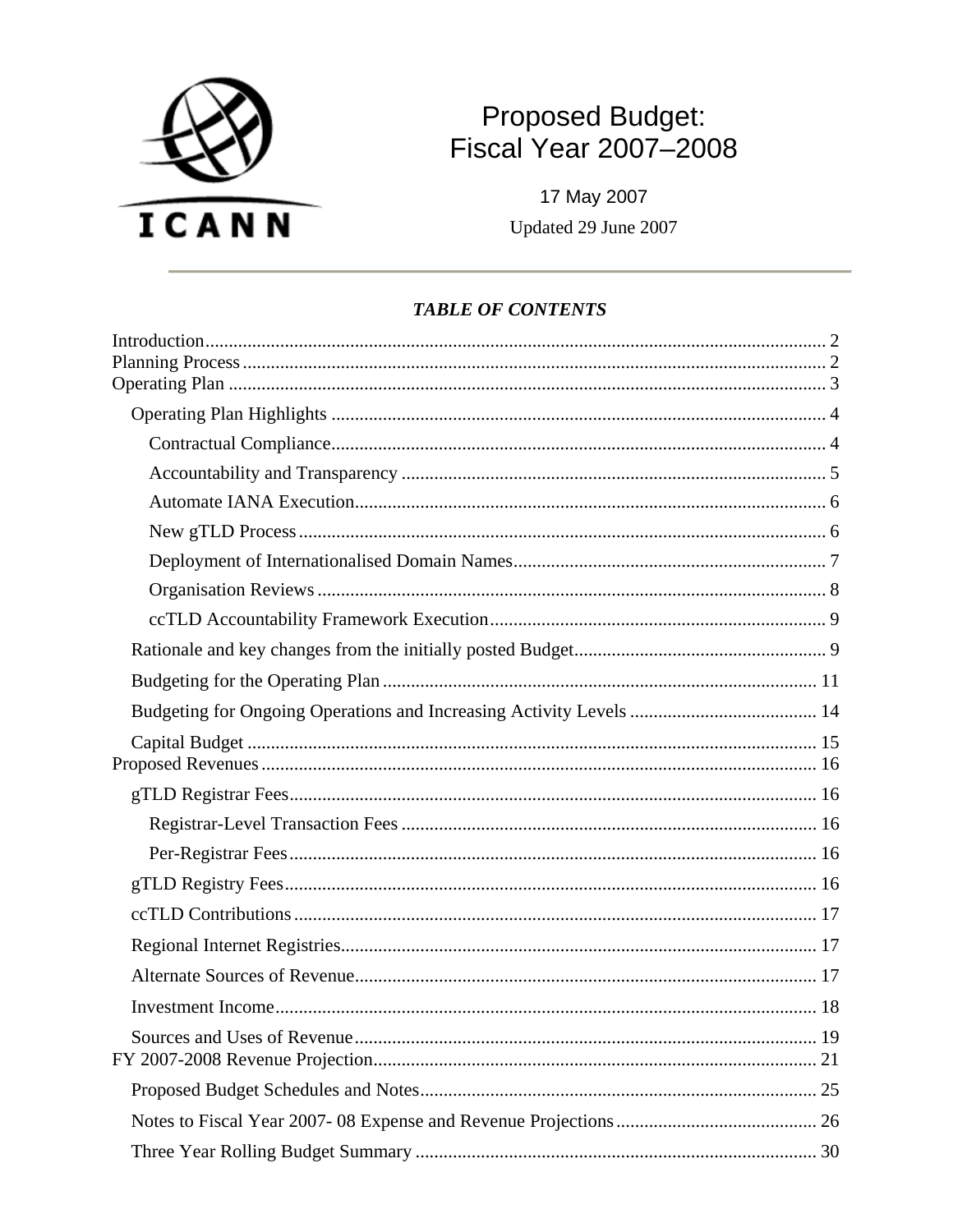<span id="page-1-0"></span>ICANN Proposed Budget Fiscal Year 2007-08 Original May 17, 2003 Latest modified June 29, 2007 Page 2 of 31

# **Introduction**

This proposed fiscal year 2007-08 (FY 08) budget contains a description of the ICANN budgeting process for this upcoming year, the annual operating plan describing the outcomes that the organisation has set out to achieve, and an explanation of the revenue model and spending plan for the year. After public comment and follow-up discussions with constituency groups and the ICANN Board of Directors' Finance Committee, the budget was adopted by the ICANN Board in San Juan on 29 June 2007.

# **Planning Process**

In accordance with ICANN's planning cycle, ICANN developed its Strategic Plan during the first half of the 2006-2007 fiscal year (July – December). After community consultation, the current Strategic Plan (see: [http://www.icann.org/strategic](http://www.icann.org/strategic-plan/consultation-process-2006-07/)[plan/consultation-process-2006-07\)](http://www.icann.org/strategic-plan/consultation-process-2006-07/) was adopted in Sao Paõlo in December 2006. During the second half of the fiscal year, ICANN points its planning activities toward the annual Operating Plan and Budgeting, i.e., the one-year plan that works to accomplish the objectives set out in the three-year Strategic Plan.

The FY 2008 Operating Plan has been posted for community review since 22 March 2007 and approved by the Board Finance Committee in its scope. The following consultations have been conducted:

- Online comment forum on Draft Operating Plan (including links to the Strategic Plan and details of costing of major projects) (March) <http://www.icann.org/announcements/announcement-22mar07.htm>
- Community consultations on the draft Operating Plan at the Lisbon ICANN meeting with sessions in English at the public forum (with the option of remote participation) and also in French, Spanish and Arabic (March)
- The proposed budget for FY 2008 was developed to implement the FY 08 Operating Plan. Some items were deemed too costly to implement in a single fiscal year (primarily ICANN internal improvement projects), and a new version of the Operating Plan was posted (May).
- The Board Finance Committee approved the draft budget for posting (May).
- The draft budget was posted for public comment (May) <http://www.icann.org/announcements/announcement-2-17may07.htm>
- As of 13 June, French, Spanish and Arabic translations of the budget were posted. A Russian translation was posted on 22 June and Chinese translations will be posted shortly.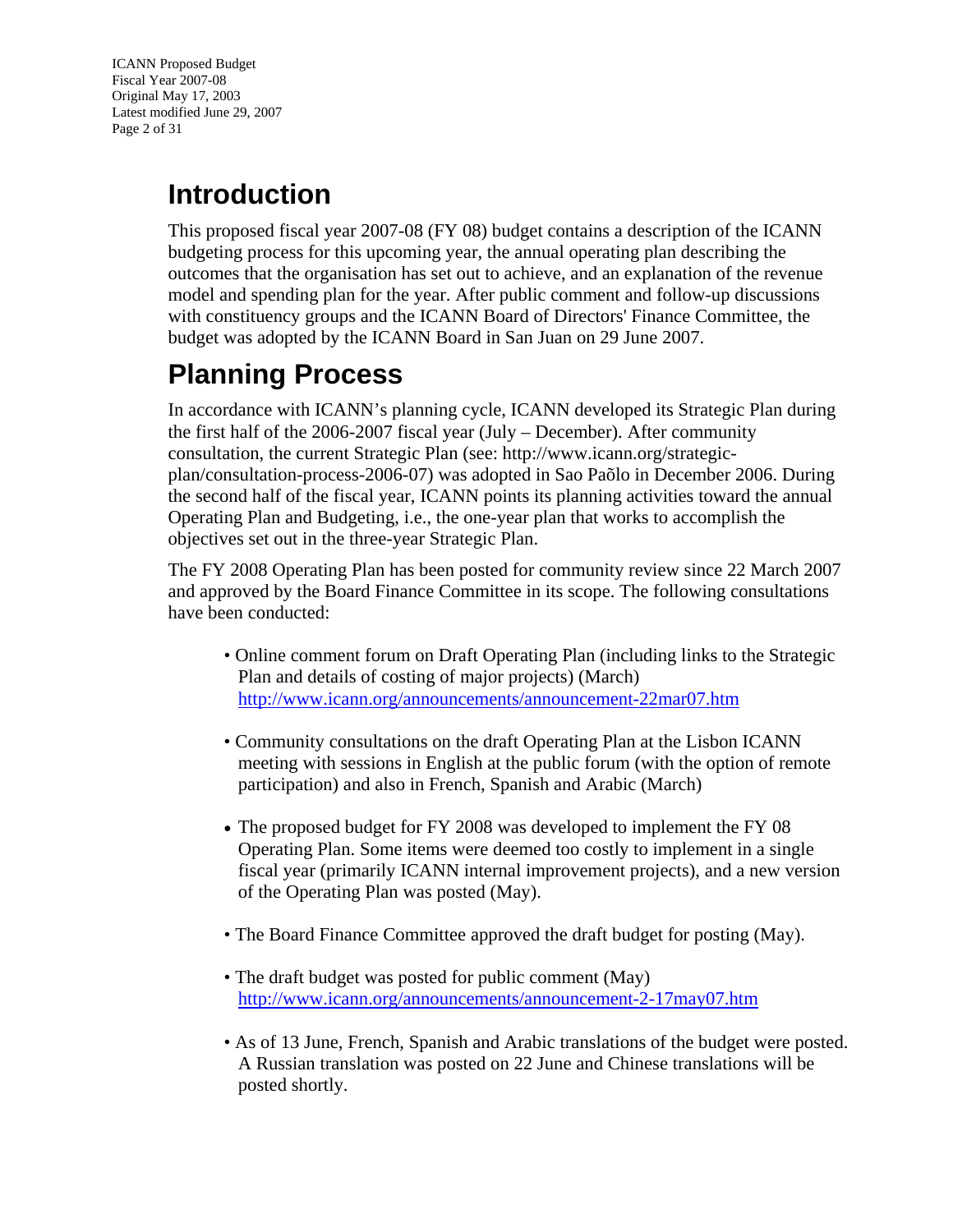- <span id="page-2-0"></span>• Telephonic consultations were held with the Registry Constituency, Registrar Constituency and ALAC in early June. Consultation opportunities have and continued to be offered to other constituency Organisations.
- Further consultations were held on the budget in June at the San Juan meeting with sessions on the budget in English at the public forum and also in French and Spanish in special sessions.

# **Operating Plan**

A main element of the Operating Plan for 2006-2007 was a focus on projects. A key benefit of that approach was to better identify tasks, resources and deliverables of plan elements, as well as providing a proven management methodology for implementing them. In developing an Operating Plan this fiscal year, it was found that the sum of ICANN work could be better described by:

- Including "business as usual" activities. Most of ICANN work is included in these activities that are not project-related. Projects cannot exist outside of the demands of this other work.
- Projects are undertaken to improve an existing activity or establish a new activity. Therefore each project is associated with an ICANN activity so that the benefits of the project can be quantified by improvements in performance.
- Identifying fewer undertakings as "projects." The formal project management methodology will then be applied only to the most resource intensive projects where those methods will improve efficiency. Other continuous improvement efforts are identified in the plan as an aspect of ongoing work.

The 2007-2008 Operating Plan continues the project management approach, while explicitly identifying ongoing business activities of interest to the community. This plan identifies:

Activities: Specific deliverables or service elements provided by a functional area. (Example: IANA processing root zone change requests).

Standard/Metric: What the measure of success should be for that activity. (Example: Days to completion of a change request.) Due to the nature of the work, this standard or metric is often a qualitative statement of what ICANN intends to measure. ICANN will continue to identify quantitative measures for many of these activities over time.

Existing Work: Identifying specific initiatives under way that improve or add to an activity. (Example: significant formalization of the contractual compliance processes.)

New Work: Identifying initiatives in the new fiscal year that will improve or add to an activity. (Example: IANA work to coordinate delegation request reporting.)

Projects: Work and tasks that rise to the level of a project to address a particular activity area. (Example: Implementation of the anticipated consensus policy for designation of new top-level domains.)

The complete plan is presented twice, Organised from two different perspectives: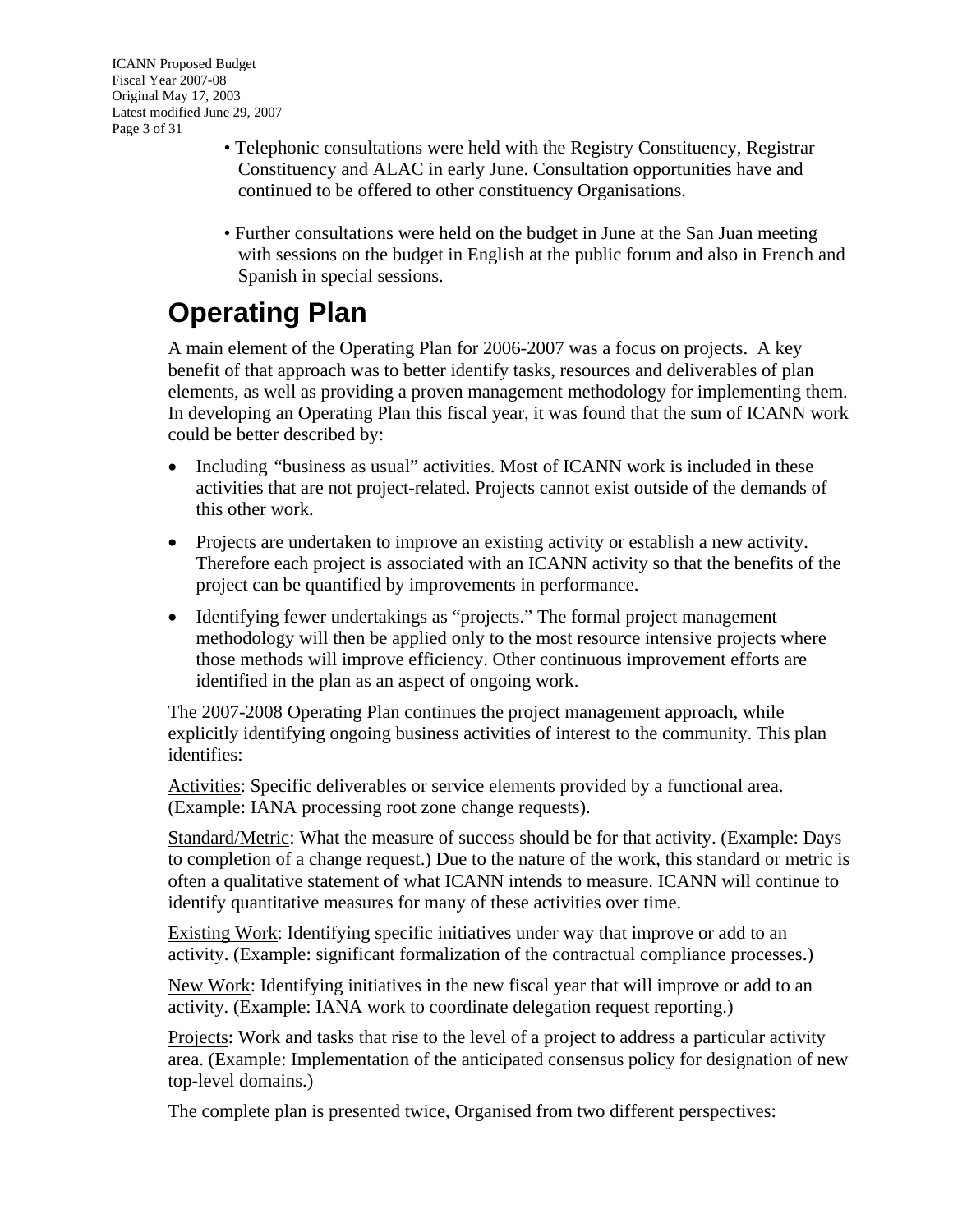- <span id="page-3-0"></span>1. The first plan presentation is Organised by ICANN functional area. This presentation aids understanding of how various activities are interrelated. Further, the interests of a particular constituency might fall within the domain of a specific ICANN function.
- 2. The second plan presentation is Organised by strategic objective, mapped directly from ICANN's strategic plan. This presentation shows how ICANN activities support ICANN's strategic imperatives.

This plan was updated and revised based on community feedback received during and after the ICANN meeting in Lisbon. The plan was then costed to develop the annual expense budget that was submitted for approval at the ICANN meeting in San Juan. Obviously, there will be some iteration between the Operating Plan set of activities and projects and the ICANN Budget – projects and activities will be amended/dropped/tailored to ensure that the work provides an adequate return on investment and is adequately funded.

This Operating Plan intends to clearly: describe the totality of ICANN work in terms of business as usual and new projects, start to identify specific metrics, and enable better resource planning and budgeting. In preparing the 2008-2009 Operating Plan, it will be useful to review this approach in order to provide for continual improvement of the planning process.

# **Operating Plan Highlights**

The Operating Plan includes a description of all of the ICANN work and is posted at <http://www.icann.org/planning/>. Comments to the plan or this budget can be posted to [op](mailto:op-plan-0708@icann.org)[plan-0708@icann.org](mailto:op-plan-0708@icann.org) and viewed at<http://forum.icann.org/lists/op-plan-0708/>.

The ICANN Operating Plan describes the measurable work objectives set out for the fiscal year. Several of these goals (or groupings) are of prime importance to ICANN's mission and many constituency groups.

In past consultations, participating constituency groups have requested that ICANN prioritize its objectives or identify those of high importance. Therefore, based upon public feedback received during the past fiscal year and the request for prioritization, it is meaningful to describe some of the important aspects of the plan here.

Many familiar and high priority programs move into a key execution phase in FY 08, as seen in the descriptions below.

### **Contractual Compliance**

The budget provides resources for ICANN to significantly augment contractual compliance actions, including the system for auditing registry and registrar performance for compliance by all parties to such agreements. ICANN published its compliance program at [http://www.icann.org/compliance/.](http://www.icann.org/compliance/)

The compliance program builds upon existing, constructive relationships with the registrar and registry communities. The elements of the program consist of:

• Technical and non-technical audit functions to review, on a regular basis, registry/registrar operations to ensure compliance with contracts and appropriate standards.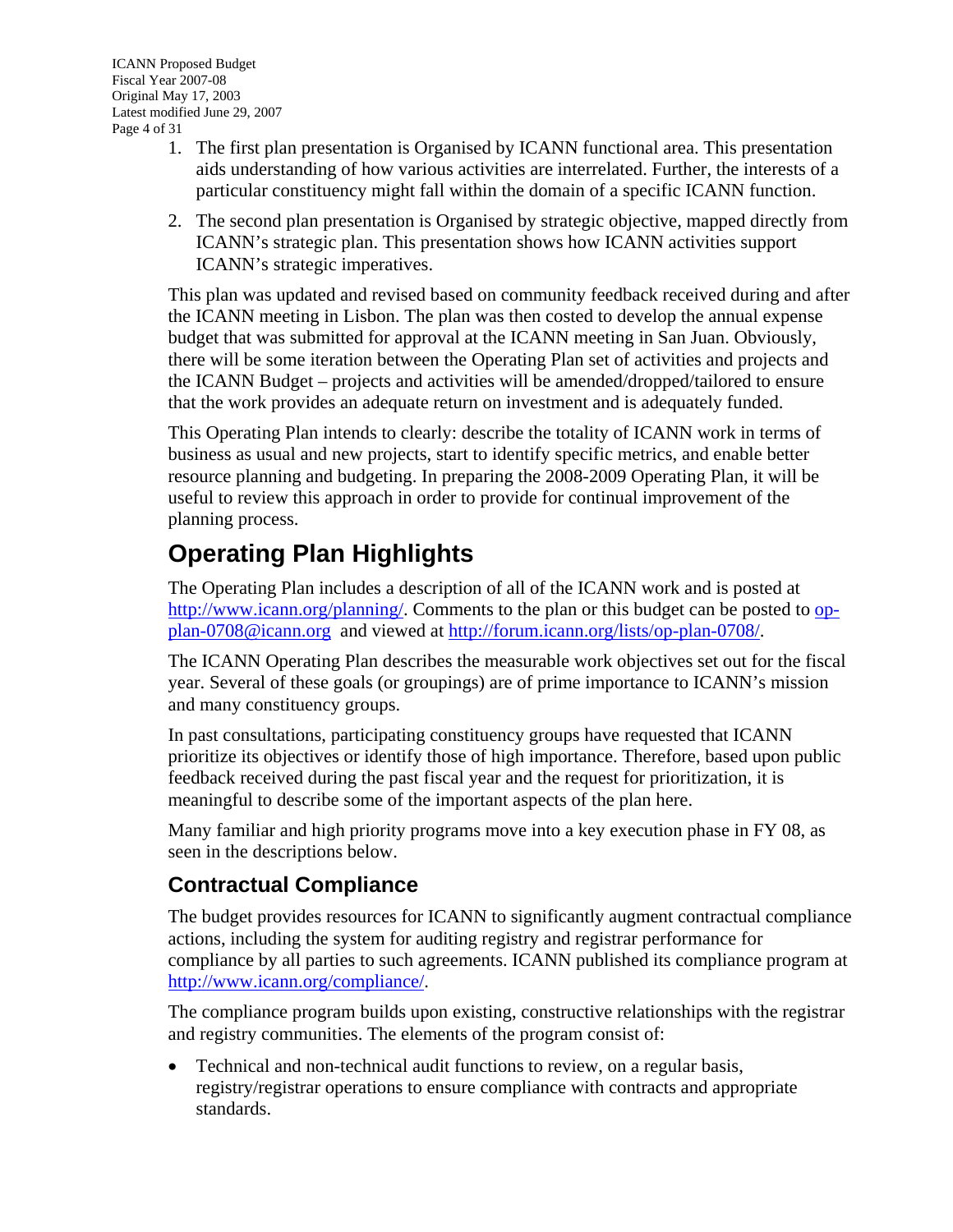- <span id="page-4-0"></span>• Improved statistical tracking and analysis of registrant and user complaints/comments regarding specific registries/registrars.
- Rapid follow-up on specific instances of non-compliant behaviour. Working constructively with registries and registrars to implement and complete corrective action plans.
- Continued implementation of a planned escalation of actions and associated cure periods, including legal and specific performance remedies, in order to correct ongoing harm and to ensure legitimacy for the compliance function.
- With the registrar constituency, re-writing the Registrar Accreditation Agreement to better define acceptable forms of operation.

An effective compliance program protects peer and client members of the Internet community by ensuring consistency of conduct across the registrar and registry communities.

### **Accountability and Transparency**

Accountability and transparency is as area where ICANN aspires to be a global leader. A set of Management Operating Principles for accountability and transparency is under development. A report by One World Trust indicates that ICANN is transparent and accountable but can improve. The discussions of the Board are more transparent due to more timely and comprehensive minutes of Board meetings.

In the year ahead ICANN plans to complete the development of our operating principles after consultation with the community.

ICANN continues to develop and implement a communications plan that clearly explains our mission and communicates the activities and achievements as they relate to the company goals.

- Fully staffed ICANN's Communication functions including a Manager, Public Participation as described in ICANN planning documents.
- We have made major improvements to the ICANN web sites and continue to implement broadcast and information dissemination tools such as RSS, web logs and newsletters. Improved (reliability and visibility) posting of and response to correspondence in the form of letters and comments, as well as public meeting presentations, is a specific focus.

### **Translation**

Translation of important documents and meeting proceedings are an important aspect of ICANN communications and transparency initiatives. Translation efforts support many or most of the project and operating plan initiatives described in the strategic and operating plans.

The FY 08 budget calls for translation expenses of \$469,000. While this spending is significant, actual ICANN translation initiatives will exceed this dollar value. Translation is also accomplished economically (and with technical expertise) by engaging members of the ICANN community, Board and staff to assist with specific tasks. In that way, ICANN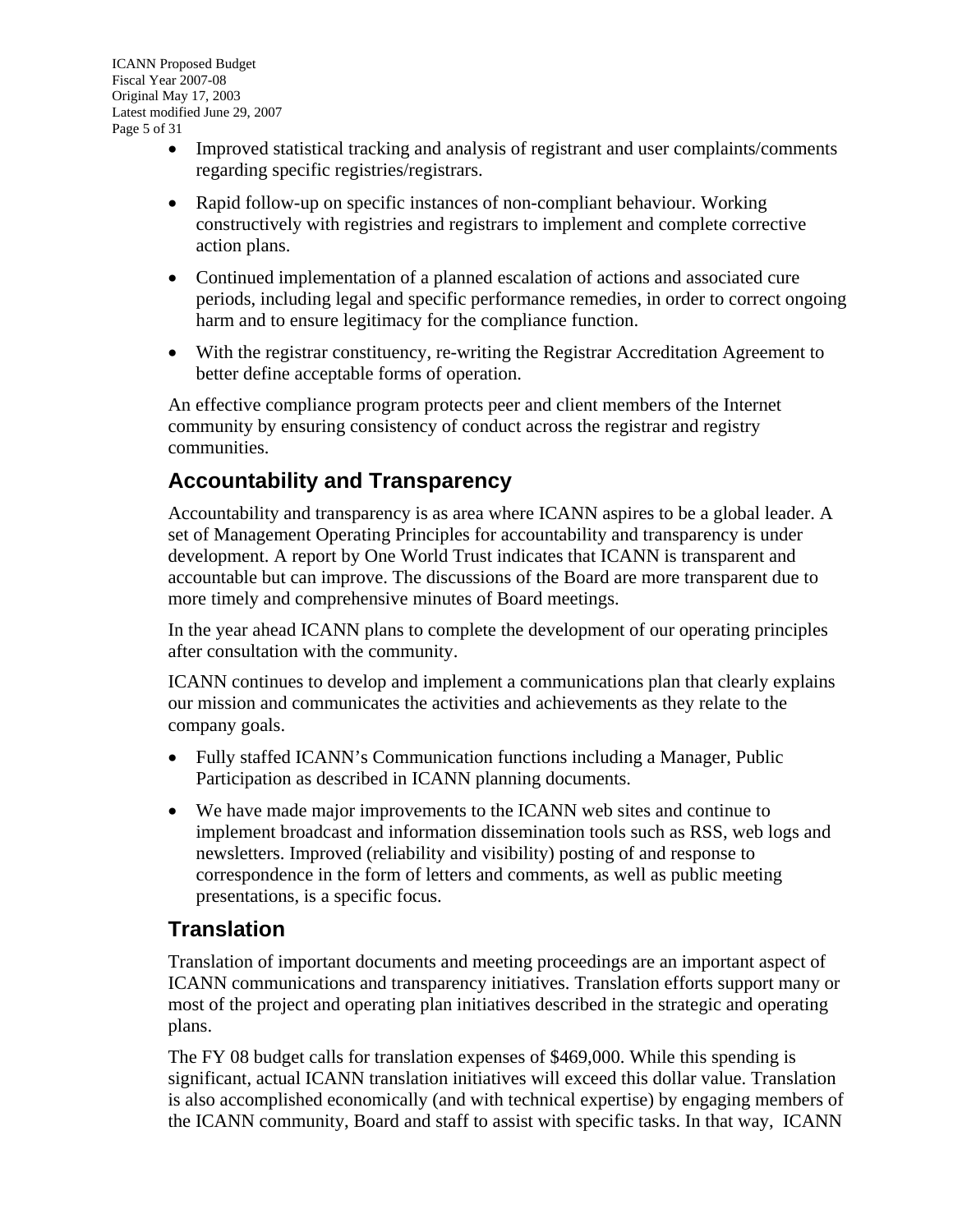<span id="page-5-0"></span>ICANN Proposed Budget Fiscal Year 2007-08 Original May 17, 2003 Latest modified June 29, 2007 Page 6 of 31

plans to meet community expectations regarding this important facet of ICANN operations and communications.

### **Automate IANA Execution**

IANA is in the process of automating many of its administrative functions, including submission and processing of requests for root zone changes, protocol and parameter requests, and reporting of performance metrics. This is an ongoing process with several key milestones already completed.

Automation of IANA processes increases IANA's productivity and enables IANA to better fulfil service level commitments for its stakeholders. Benefits include more efficient processing, standardized and routine request management, and, through analysis of performance, identification of areas where processes can be streamlined and improved. Additionally, by automating much of the administrative elements of IANA's processes, staff resources can be devoted to more complex projects and processes.

IANA will re-evaluate staffing needs and adjust staff resources accordingly as key administrative and processing activities are partially or fully automated.

### **New gTLD Process**

The development of a process and policy for the introduction of new gTLDs (generic toplevel domains which are central to fostering choice and competition in the provision of domain registration services, and as such, are critical to the promotion of ICANN's core values) is moving to a new phase of execution. The questions to be addressed in the implementation of a new gTLD strategy are complex and draw on technical, economic, operational, legal, public policy and other elements. Many stakeholders in the global Internet community will be interested in participating in the implementation of the strategy, and ICANN is committed to facilitating their participation and involvement.

The process for the introduction of new gTLDs must be robust in form, timely and predictable to administer, and scalable to accommodate the numbers and variety of potential applications. The global nature and complexity of the project have direct bearing on the program's start-up and recurring costs. ICANN anticipates a significant investment in the project, in year one, to create the gTLD program office.

The new gTLD process costs are intended to be fully self-funded and off-set by the application fees. It is anticipated that first-round costs will be significant due to one-time start-up expenses and that subsequent rounds will be less expensive to administer. Start-up costs include, but are not limited to: recruitment of new employees to staff the gTLD program office, professional services fees associated with production of the applicant request for proposal (RFP), development of the objections filed/dispute resolution model, retention of resources to conduct technical and business/financial reviews, and recruitment costs associated with the creation of an independent panel or series of panels to provide adjudication services around dispute resolution and string contention.

A significant component to start-up costs is the creation and implementation of a communications strategy, across many different languages, to announce and promote the first round to the global Internet community. ICANN will incur media costs when it publishes applications following conclusion of the application window. If ICANN is to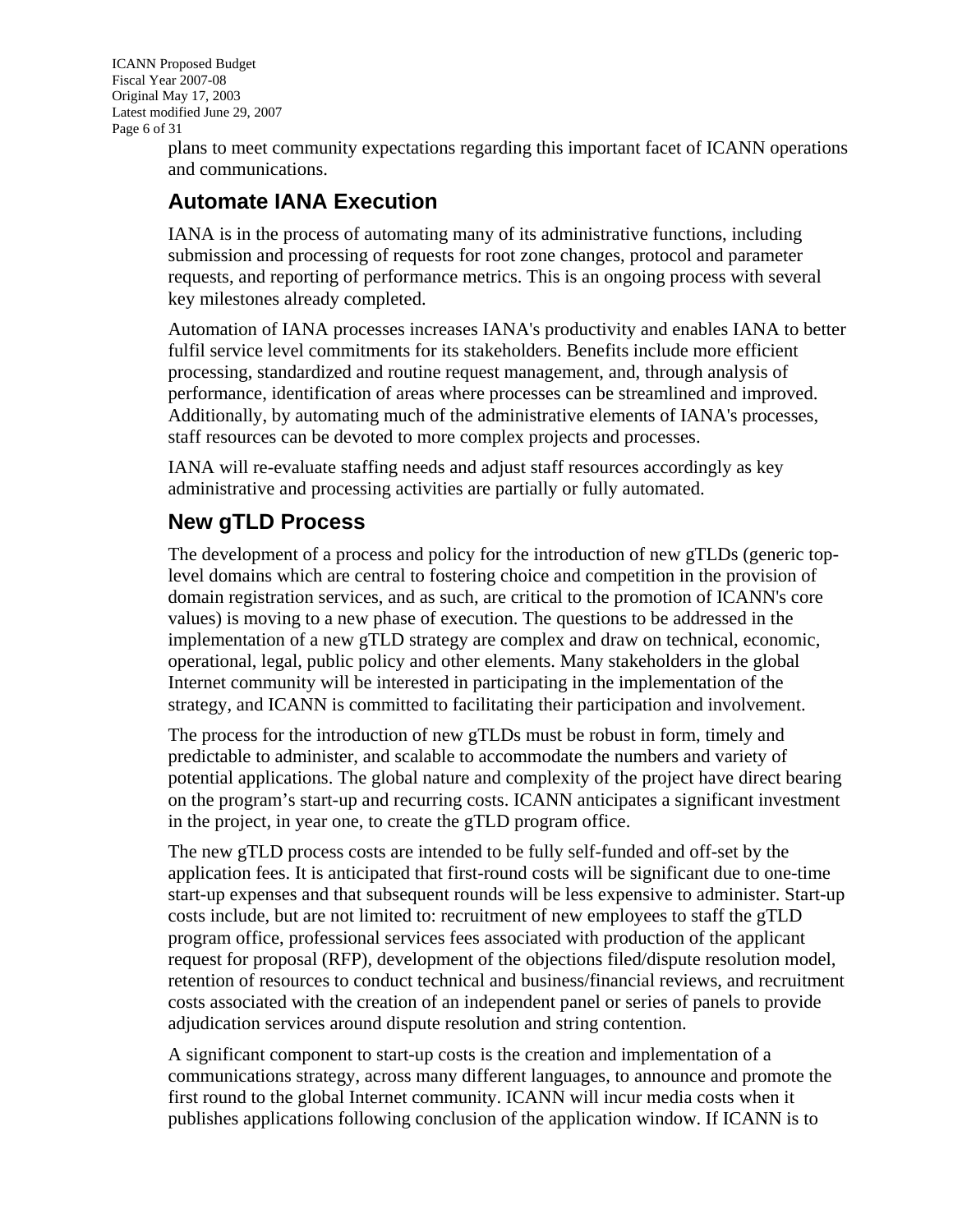<span id="page-6-0"></span>ICANN Proposed Budget Fiscal Year 2007-08 Original May 17, 2003 Latest modified June 29, 2007 Page 7 of 31

> foster a geographically diverse representation of service providers on the Internet, it first must communicate and educate them about the gTLD process.

The aforementioned information refers to the implementation component of the new gTLD project. Regarding policy development, a draft final report will be posted later this month that will further facilitate discussion of the gTLD policy development process, including discussions with other ICANN SOs and ACs. The report, along with an implementation report prepared by staff, will be available for public comment and discussion at ICANN's San Juan meeting in June. The final steps in this policy development process include consideration and approval of the final report by the GNSO Council, and subsequent consideration and approval of a Board Report by ICANN's Board.

### **Deployment of Internationalised Domain Names**

Internationalised domain names (IDNs) are domain names represented by local language characters. Such domain names could contain characters with non critical marks as required by many European languages, or characters from non-Latin scripts (for example, Arabic or Chinese). While IDNs are available at the second level under established toplevel domains (such as .info, .net, .se and .de) ICANN's IDN Program contains a set of projects that focuses on enabling the introduction of IDNs at the top level. This will make the entire domain name string available in local characters.

It is important that the Internet evolve to be more accessible to those who do not use the ASCII character set. However, these Internationalisation efforts must be accomplished through standards that are open, non-proprietary, and fully compatible with the internet's existing end-to-end model, as well as preserve globally unique naming in a universally resolvable public name space.

In order to accomplish this goal, the IDN Program plan is comprised of several projects that are moving into a new phase of execution.

Technical tests - after successful completion of a laboratory test that was developed to determine the viability of Internationalised top-level names in the DNS showed that no negative effect was measurable on the replication of the DNS in the laboratory environment, ICANN will move ahead with their plan to work with other entities to insert the A-labels version of Internationalised TLDs into the root zone. The laboratory test will be replicated in the live facility. Furthermore, end users will be asked to evaluate the response of commonly used software applications to domain names with the entire domain name string in local characters.

Policy - coordinate and support policy development with all interested constituency groups and advisory committees, including the ccNSO, GAC, and GNSO. Coordination among these groups have been determined necessary to make sure that IDN TLD policy development is accomplished in a coherent fashion.

Guidelines - revision of the IDN Guidelines that have been used by TLD registries for introduction of IDNs at the second level under the respective TLDs, to include guidance for top level usage. The guidelines will continue to evolve, and eventually will result in Best Current Practice guidance for all TLD registries.

SSAC - initiated a study of security and stability concerns regarding the deployment of Internationalised TLDs. In supporting this effort ICANN is providing staff support for the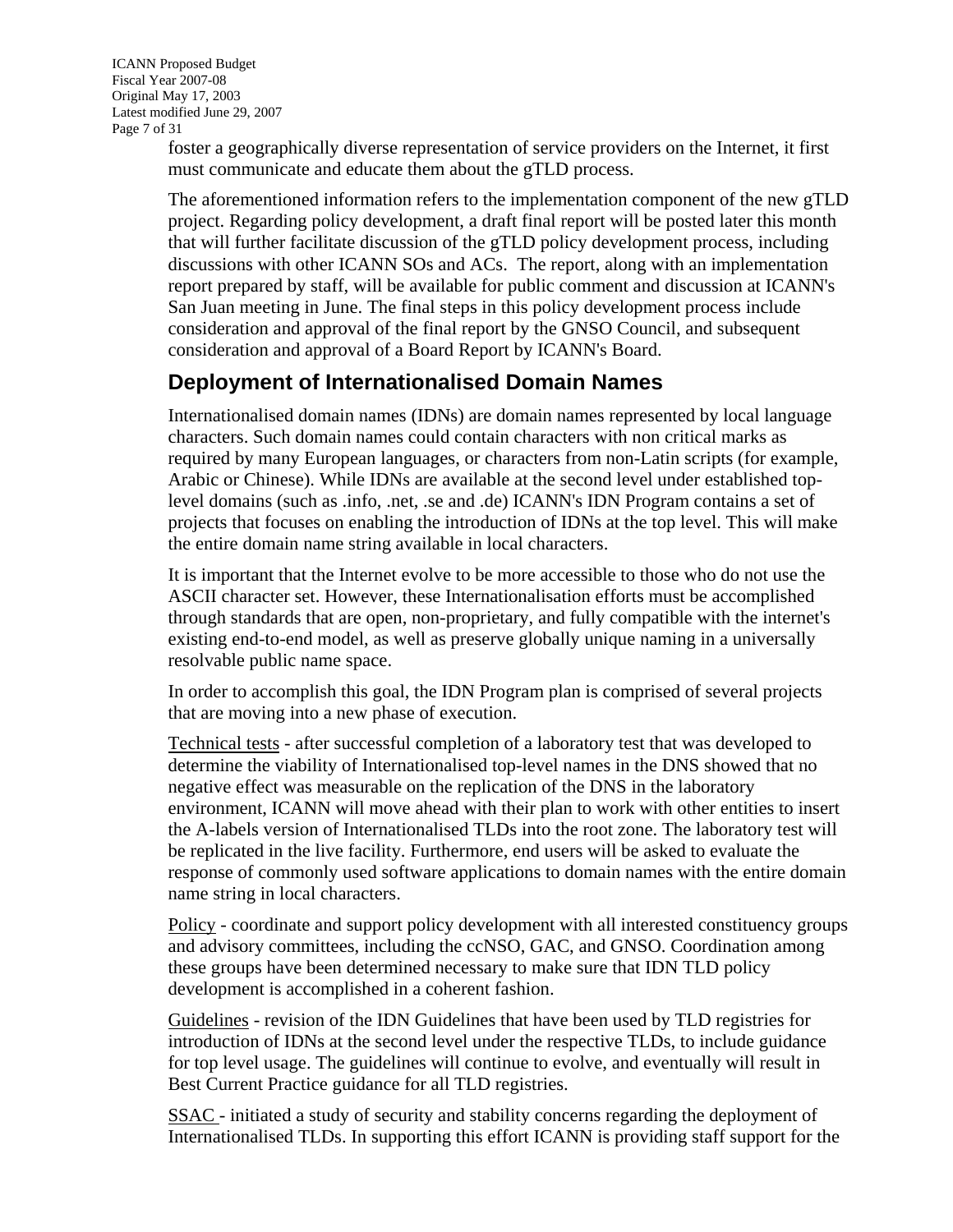<span id="page-7-0"></span>ICANN Proposed Budget Fiscal Year 2007-08 Original May 17, 2003 Latest modified June 29, 2007 Page 8 of 31

> urgent need to have this study finalized and its results available for any necessary work needed before Internationalised TLDs are ready for deployment.

IDNA Protocol – the protocol that was initially developed in 2003 is currently under revision. In supporting the initiatives and proposals made forward within the IETF ICANN will provide staff support to assist in the continued work necessary to finalize the revision of the protocol.

IDNs are only one piece of the Internationalisation of the domain name system. Other areas that ICANN supports but are not within ICANN's mandate or mission include: local content, development of Internationalised applications, support, outreach, coordination, and establishment of global partnerships particularly in areas where ICANN does not hold the expertise nor has the mandate to require compliance with the IDN implementation structures.

To accomplish these goals, it will be necessary to add two full time staff members as well as some expert consultancy.

### **Organisation Reviews**

As part of ICANN's ongoing commitment to its evolution and improvement, the Board approved a comprehensive schedule for independent review of ICANN's structures, as well as of the Board.

The schedule that was agreed to at the Sao Paõlo ICANN meeting is as follows:

- Nominating Committee estimated launch December 2006
- At-Large Advisory Committee estimated launch February 2007
- DNS Root Server System Advisory Committee estimated launch July 2007
- Board estimated launch October 2007
- Security and Stability Advisory Committee estimated launch January 2008
- ccNSO Supporting Organisation estimated launch July 2008
- Address Supporting Organisation (ASO) estimated launch December 2008

The reviews are intended to ensure an independent examination of the role and operation of key elements of ICANN. As with the first two independent reviews, which were completed for the GNSO Council and the GNSO, these reviews will be conducted in an objective manner by independent evaluators, under guidance from the Board on each review's terms of reference, and with the opportunity for public comment on the results of the reviews.

As specified in Article IV, Section 4 of ICANN's [Bylaws,](http://icann.org/general/bylaws.htm) the "goal of the review, to be undertaken pursuant to such criteria and standards as the Board shall direct, shall be to determine (i) whether that Organisation has a continuing purpose in the ICANN structure, and (ii) if so, whether any change in structure or operations is desirable to improve its effectiveness." The results of these reviews shall be posted for public review and comment, and shall be considered by the Board not later than its second scheduled meeting after being posted for 30 days. Consideration by the Board includes the ability to revise the structure or operation of the Nominating Committee by a two-thirds vote of all members.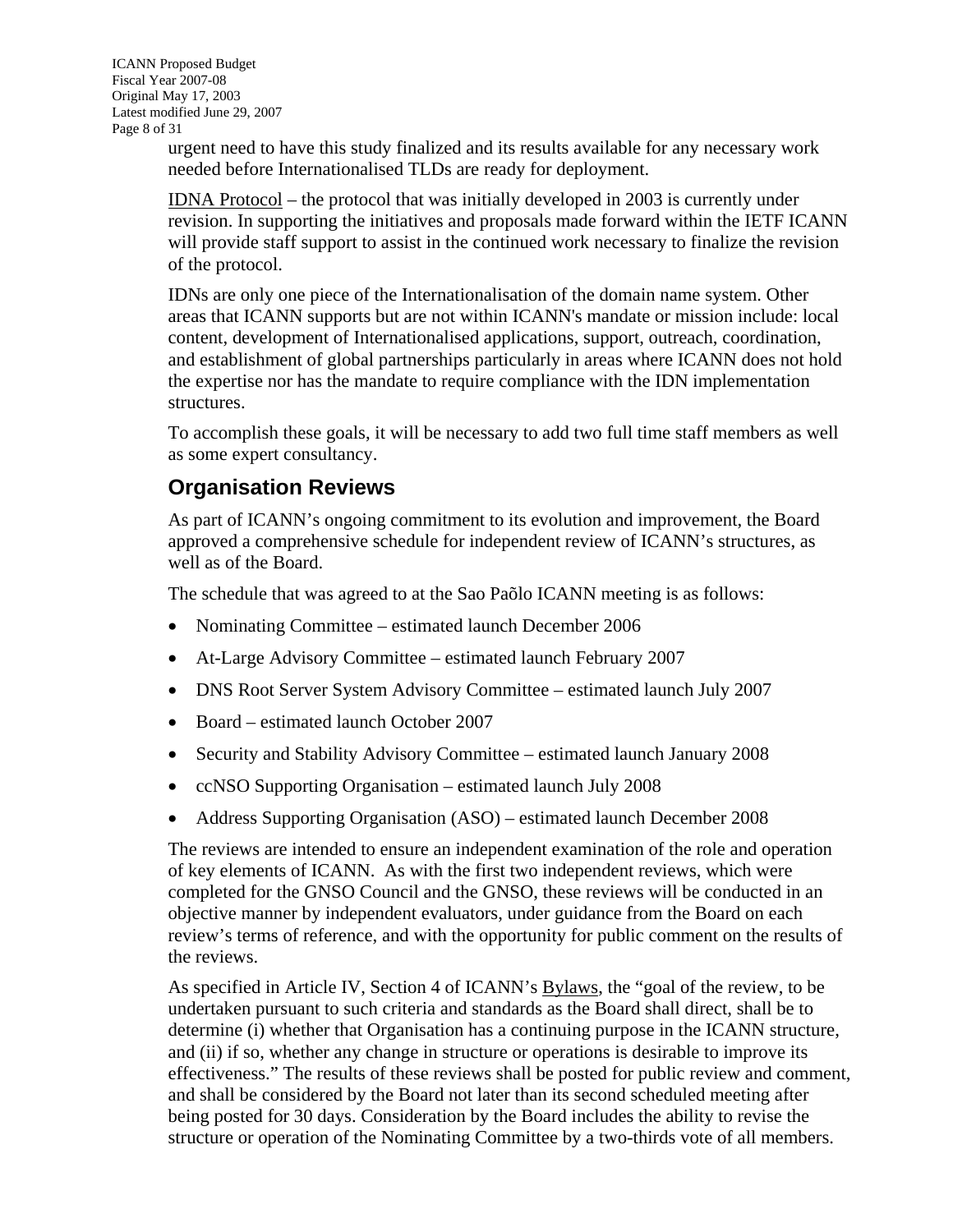### <span id="page-8-0"></span>**ccTLD Accountability Framework Execution**

Since February 2007, ICANN has been formalizing its relationship with ccTLD managers through either an accountability framework document or an exchange of letters, thereby replacing the sponsorship agreements. In the first 12 months of the program, ICANN formalized its relationship with 20 ccTLD managers. Those ccTLDs with whom ICANN has a relationship represent well over 50% of the world's ccTLD registrants. As part of the continuation of this exercise, ICANN will:

- maintain a part time project manager and legal expertise to assist with the execution of the project
- use the Regional Liaison network to promote accountability frameworks with ccTLD managers in their respective regions
- employ the Regional Liaison network to build upon the successes to date and engage ccTLD managers in discussions establishing accountability frameworks with ccTLDs with the goal that a sizeable percentage of ccTLD registrants in every region are represented

### **Rationale and key changes from the initially posted Budget**

ICANN has evolved its business planning process over time to allow for significant community consultation in the creation of its Operating Plan and annual budget. ICANN continues to look for ways to improve the planning process, and is in discussion regarding several improvements for future planning cycles.

#### **Consultation Input/Comment**

Summary feedback from consultations includes:

*1. Ensure that ICANN can make information available in multiple languages. Fund a stated translation policy.*

**Response**: ICANN will not have a fully detailed translation policy and framework available at the close of the FY 08 budget process. Instead, an initial framework will be in place, with specific actions planned to bring in appropriate expertise to help develop a comprehensive framework. In the meantime, ICANN has already started to translate more documents (including the budget document itself in six languages). ICANN will allocate an additional \$200K as compared with the originally posted budget, to increase budgeted funds for translation from approximately \$270K to approximately \$470K.

*2. Review the revenue forecast to ensure it is appropriate, and consistent with market trends.* 

**Response**: ICANN has reforecast FY 07 revenue, and considered best available information for FY 08. Based on these projections, and an adjustment to miscellaneous categories affecting income (investment income, bad debt reserves), ICANN has increased the revenue forecast for FY 08 to approximately \$49.4MM from the originally forecast \$46.6MM.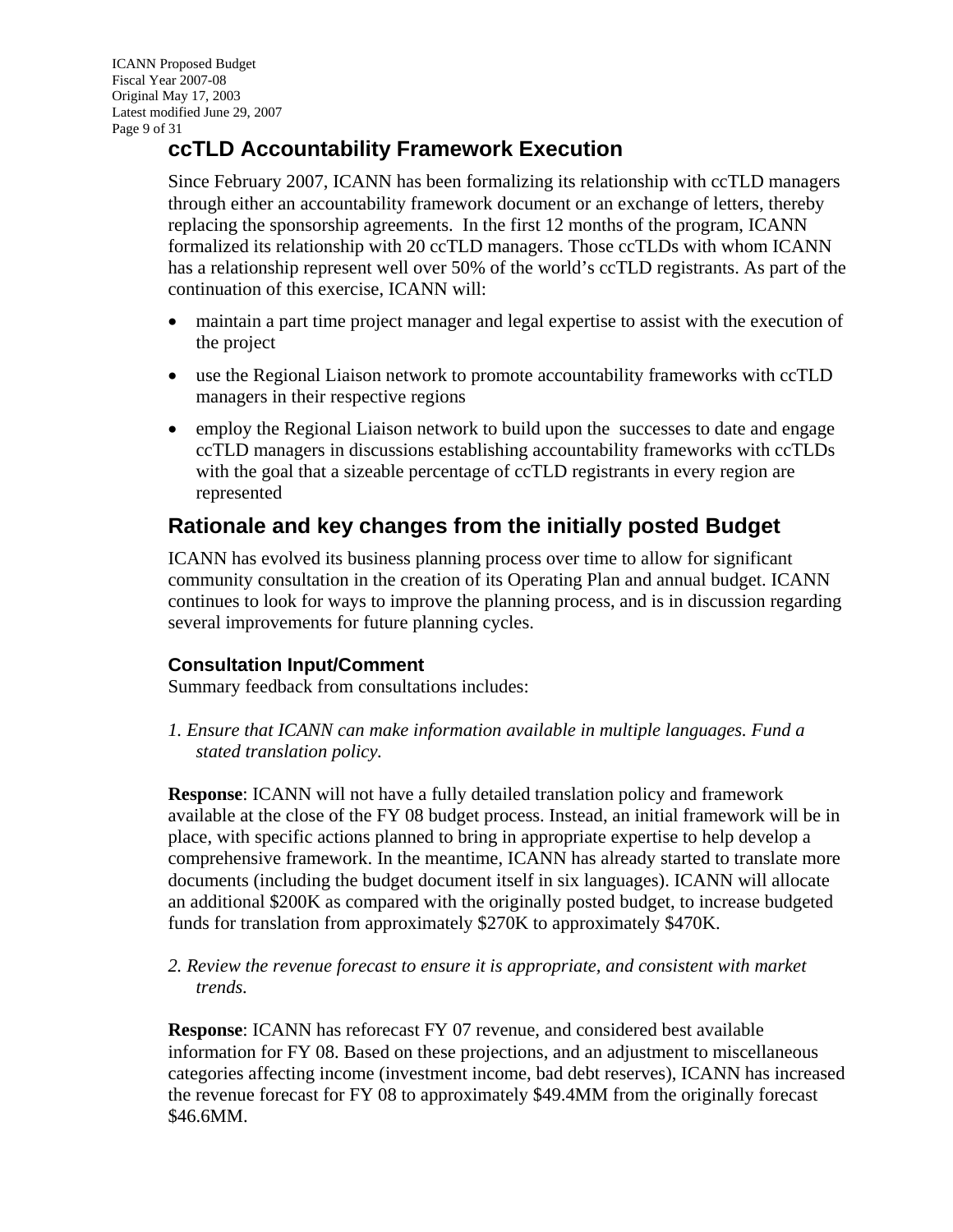*3. Consider per transaction fee reductions in the context of significant actual reserve fund contributions in FY 2007, and planned for FY 2008.* 

**Response**: ICANN's current projections are that in FY 07, ICANN will add about \$11MM to the reserve fund, and end the year with about \$22MM in liquid funds. Projections for FY 08 are that reserve fund contributions would be in the \$5MM-\$7MM range. ICANN strives to apply the following general principles:

- funding the important work that is in ICANN's mission
- with growth in the Internet and ICANN, a long-term commitment to moderation of fees
- adherence to ICANN's reserve goals

In consultation with the Board Finance Committee and through constituency consultations, Registrar transaction fees will be discounted from the adjusted level of \$.22 in FY 07, with a further discount to a level of \$.20.

*4. Ensure that there is appropriate administrative support for constituencies. Consider funding travel to outreach meetings or some ICANN meetings.* 

**Response**: ICANN's constituencies are comprised of volunteers. To make their work more efficient, it is important to ensure that there is appropriate administrative support. During the course of the year, ICANN staff will work with various constituencies to monitor needed support, and provide funds for additional support (from the budget contingency if necessary). Additionally, questions were raised about the possibility of expanding travel support for constituency members in some cases. Need for support beyond that proposed in the current budget will be considered on a case-by-case basis, and funded from the contingency if necessary. This should be an area for specific review during FY 08 when planning for FY 09.

#### *5. Consider the appropriate level of the reserve fund. Is one year still the right objective for ICANN?*

**Response**: This question will be answered through thorough analysis undertaken during FY 08, and presented to the Board for consideration. When this question was raised, staff took an initial look at some public information to determine whether the current one year reserve policy met a basic reasonableness test, and it does. The ICANN Board has taken a public position on this: "...as part of the approval of the 1999-2000 budget, the Board stated: "It is the intention of the ICANN Board to create a reserve account of at least one year's operating expenditures, to be funded over several fiscal years."

Quoting Goodman and Company's May 2005 non-profit newsletter, Non-profit Agendas: "There are no hard and fast rules as to what amount should be set; but some experts say that an Organisation should have at least three to six months' worth of operating expenses in its "rainy day" fund. In reality, every Organisation requires a different amount — a large not-for-profit may be able to keep one to two years' worth of operating expenses in the reserve; smaller Organisations may be able to set aside only six months' worth."

Other documents pointed to appropriate level of reserve funds from between a few months to two years. ISOC's goal is a one year reserve: "For a non-profit Organisation the size of ISOC to operate to sound accounting principles, we should have a minimum of 6 months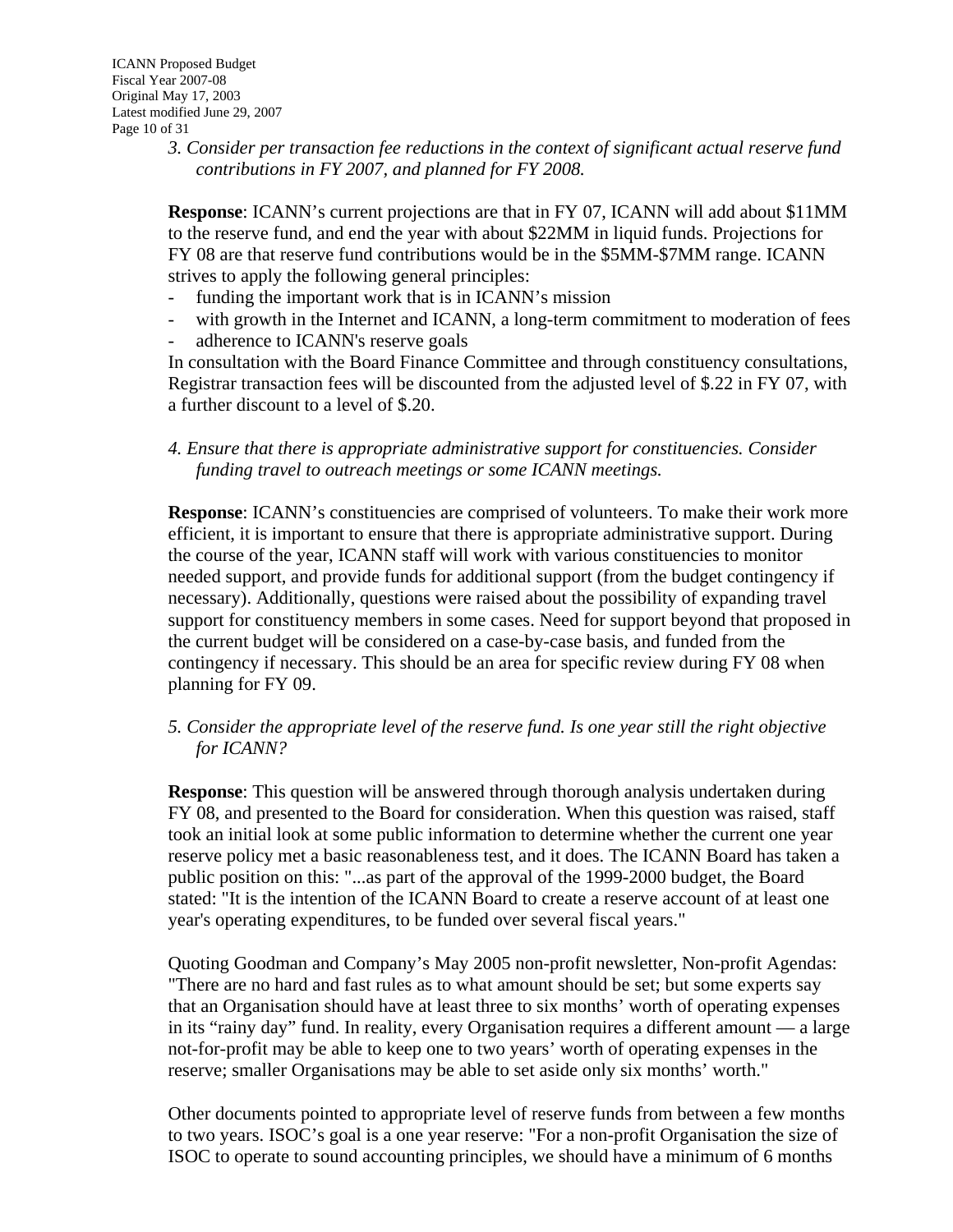<span id="page-10-0"></span>of operating expenses in unencumbered cash reserves as part of our net asset balance (and management's goal is to have 12 months)."

See Financial Report at<http://www.isoc.org/isoc/reports/ar2005/>

While these data points indicate that ICANN's reserve policy isn't unreasonable, further research and analysis will be performed in FY 08 to determine if it is most appropriate.

*6. With the change in scale of ICANN meetings, and with reduced reliance on local hosts, has ICANN considered changes to the meeting structure? What is the cost/benefit for the current structure? Would it make sense to change the meeting rotation or frequency? Charge for admission?* 

**Response**: ICANN is continually reviewing the approach and efficacy of the meetings structure, and both Board and staff have placed additional emphasis on meeting effectiveness. During FY 08, the meetings team will specifically consider some of the questions and recommendations posed during the budget process.

*7. Present data to various constituencies and the community as a whole in ways that make the data more informative, open and transparent.* 

**Response**: During the FY 08 Operating Plan and budget process, significant efforts were made to produce improved data summaries and extensive detailed data. Some constituencies would like to see data that is viewed as directly related to their ongoing work. Consultations were held in San Juan to discuss and clarify this further.

At an ICANN-wide level, there is always a desire to tie specific operating plan projects or initiatives with a total cost. As approved by the Finance Committee, in the next planning cycle, ICANN will combine Operating Planning and budget formulation. This combination is intended to provide better visibility into cost and a longer period of time for budget review by the community.

While full time-based accounting is out of scope for what ICANN would consider for the immediate future, it should be possible to provide total cost estimates for some of the most significant ICANN programs. Also, ICANN staff intends to benchmark some aspects of financial performance to outside entities, to provide better insight to the community.

# **Budgeting for the Operating Plan**

The ICANN budget is directly tied to the totality of the amended Operating Plan, and it is anticipated that all of the listed activities, new work and projects can be accomplished with this proposed budget.

- net revenue of \$49.4 MM (44% above 06/07 budget)
- expenses of \$41.6MM (32% above 06/07 budget)
- capital budget allocation of \$1.6MM
- contribution to reserve of \$6.1MM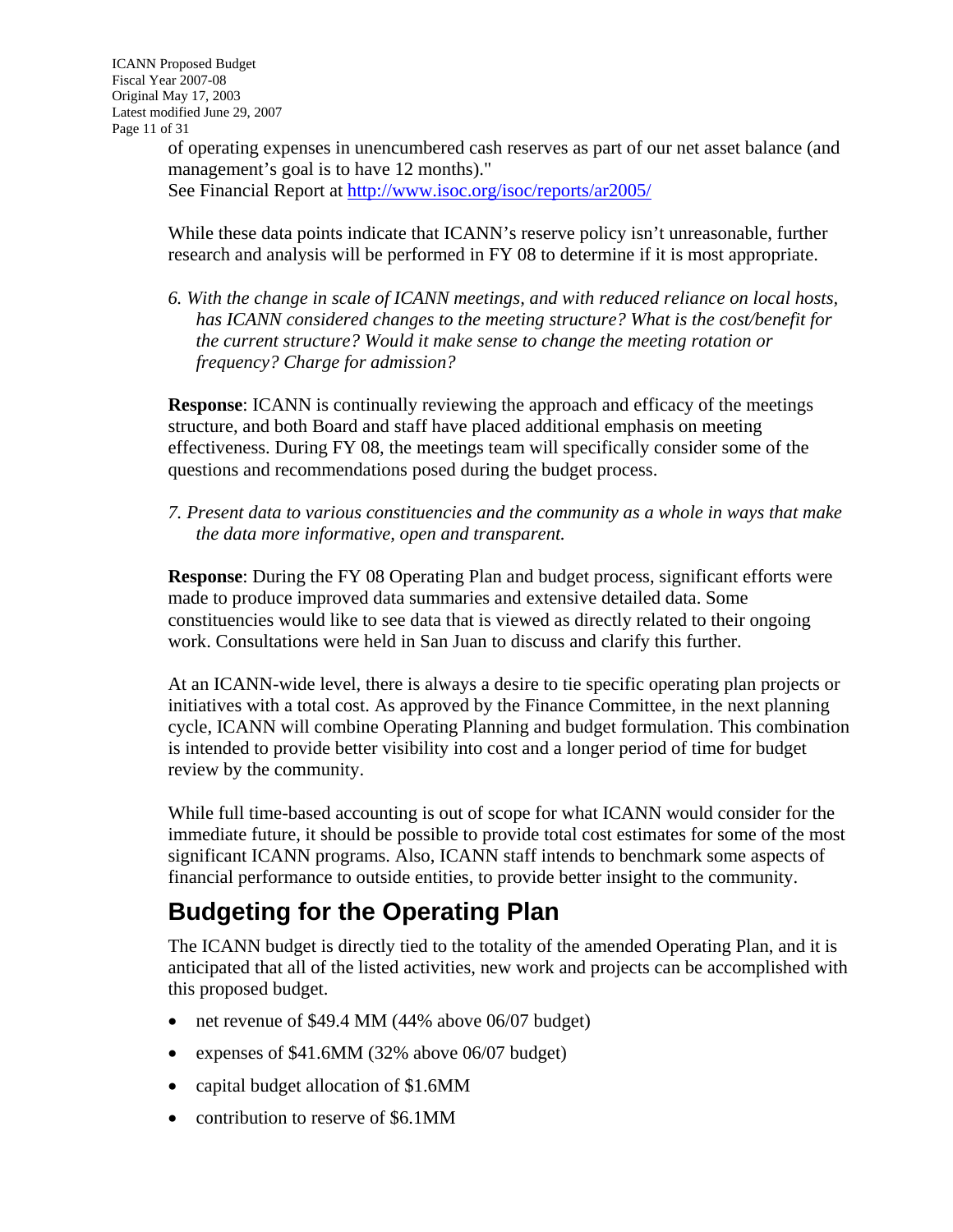ICANN Proposed Budget Fiscal Year 2007-08 Original May 17, 2003 Latest modified June 29, 2007 Page 12 of 31

Since the Operating Plan captures the objectives set out in ICANN's Strategic Plan described above, all spending can be categorized within the major headings of the Strategic Plan. In the following chart, "Other Expenses" represents Board and staff administration, Information Technology, Legal, Facilities and other.

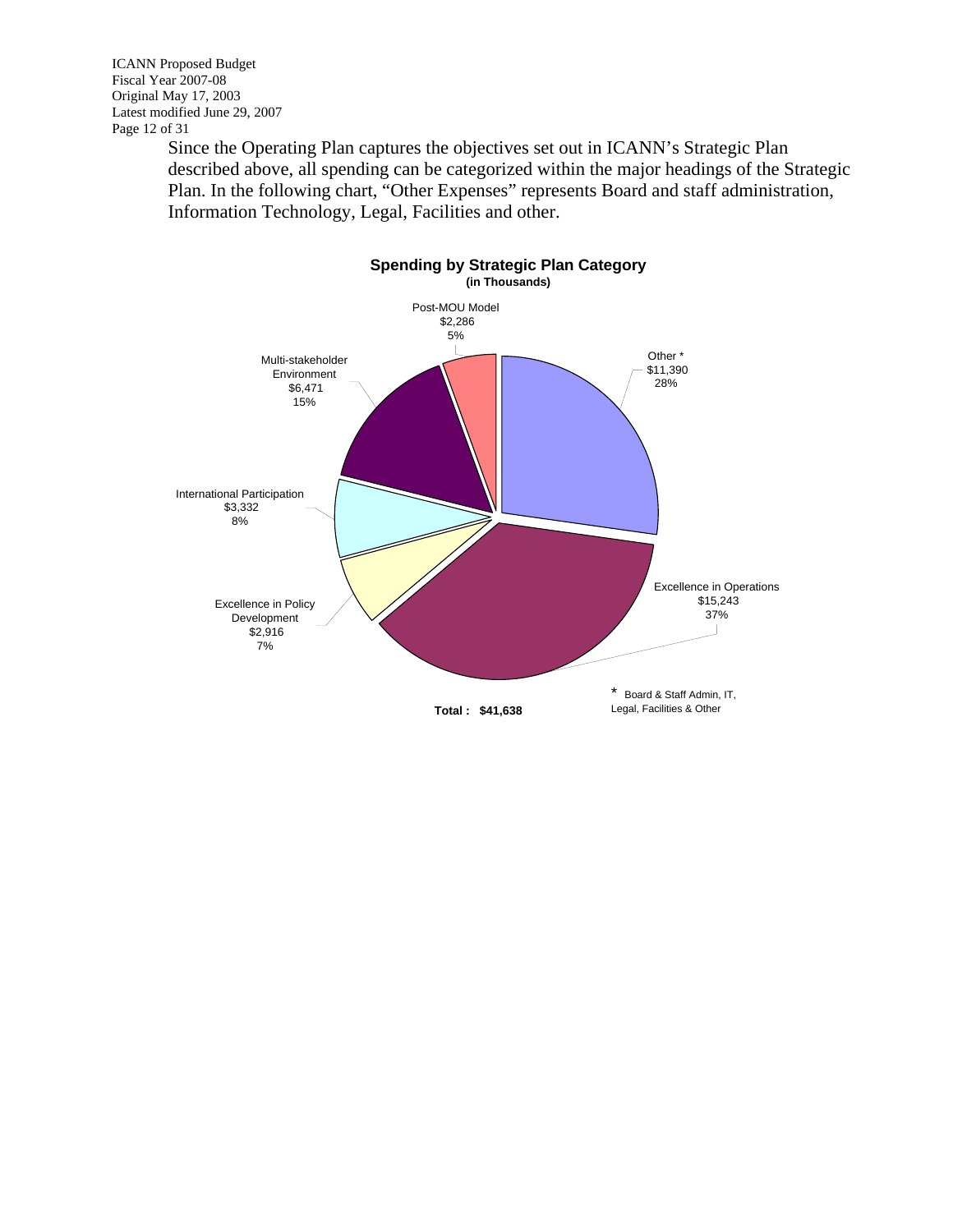ICANN Proposed Budget Fiscal Year 2007-08 Original May 17, 2003 Latest modified June 29, 2007 Page 13 of 31

> **Spending by Principle (in Thousands)** Bottom-Up, Transparent Policy Development Support \$8,348 20% Global Community Participation \$8,475 20% Other \* \$11,590 28% DNS Stability & Security \$7,344 18% Promotion of Competition and Choice \$6,081 14% **Total : \$41,638**  \* Board & Staff Admin, IT, Legal, Facilities & Other

Alternatively, all spending is allocable by the objectives set out in ICANN's mission statement:

As described in the published Operating Plan, the budget was created giving specific consideration to each of the areas of key focus included in the plan. Resources in the form of staff and funding for outside service, travel, meeting, administrative costs (including equipment, logistics and other purchases), and capital equipment were identified and earmarked.

Expense growth of \$6.9MM in the budget has been driven by the highest priority initiatives which are listed below. While none of these initiatives are new to ICANN, in FY 08, they are scheduled to begin a new phase of execution.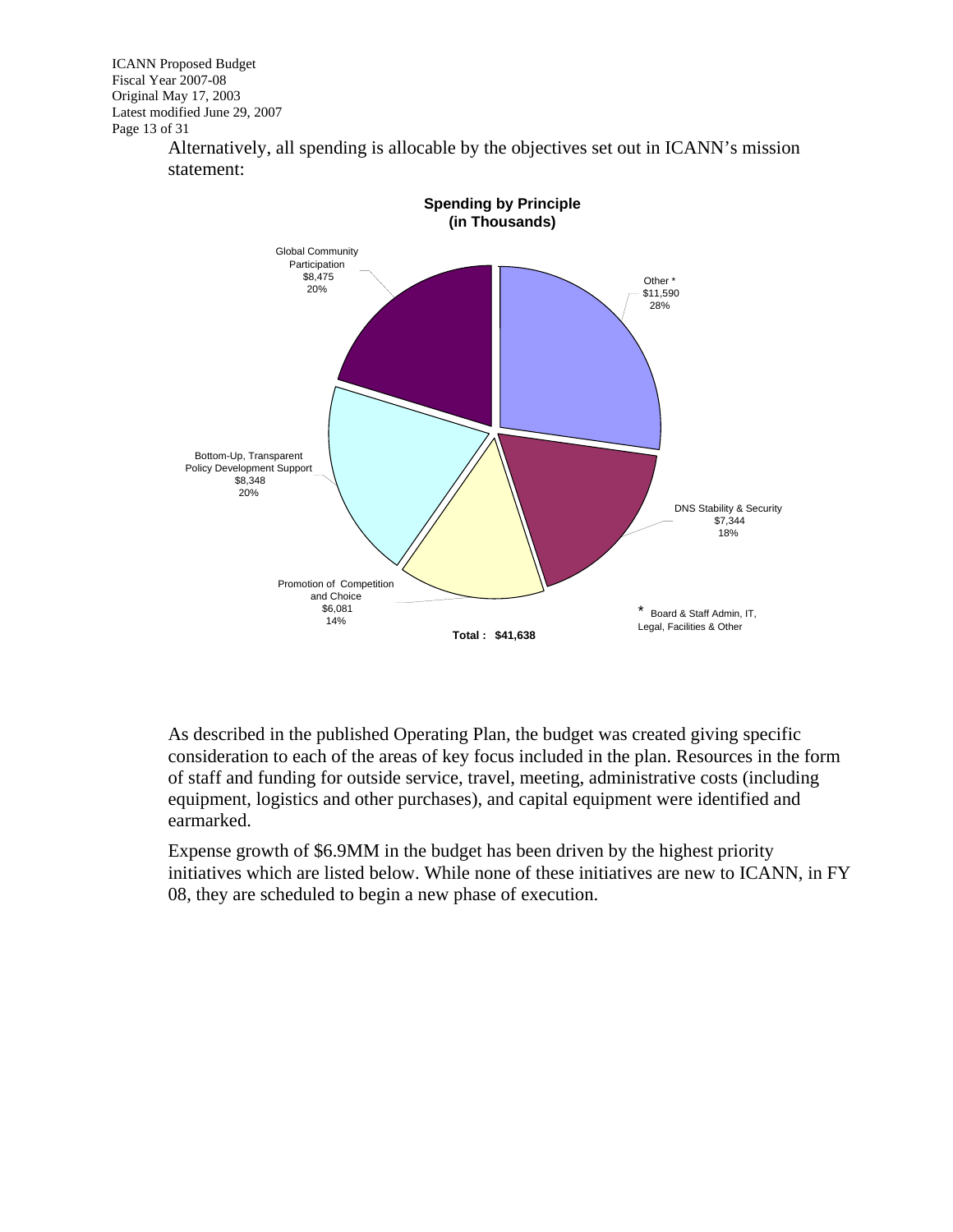<span id="page-13-0"></span>ICANN Proposed Budget Fiscal Year 2007-08 Original May 17, 2003 Latest modified June 29, 2007 Page 14 of 31

| <b>Initiative</b>                  | Spending* |
|------------------------------------|-----------|
| gTLD Start-up                      | \$1,647K  |
| Outreach - Fellowship & ALAC       | \$1,068K  |
| <b>IDN</b>                         | \$988K    |
| <b>IANA</b> Automation             | \$735K    |
| Compliance                         | \$831K    |
| Legal - major initiative support   | \$708K    |
| <b>Registrar Data Escrow</b>       | \$536K    |
| Economist/Market Analysis          | \$400K    |
| Total                              | \$6,913K  |
| * Includes capital, as appropriate |           |

Taking into account that these numbers include no overhead allocation, this \$6.9MM increase essentially explains the increase in budget for this coming year. Additionally, further resources have been directed towards areas that have direct benefit to ICANN constituencies by improving efficiencies and decreasing costs in internal functions. In particular, there are absolute spending decreases in several support functions:

- Technical Operations
- Human Resources
- Finance
- Program Management

### **Budgeting for Ongoing Operations and Increasing Activity Levels**

In addition to this focus on key implementation efforts, ICANN must also sustain ongoing operations. Those ongoing efforts sustain regular operations such as providing IANA services, and the registrar and registry liaison functions. Ongoing operations also provide administrative support for project work and infrastructure. These efforts include rent, utilities, technical support, and connectivity.

These efforts, and the resources required to sustain them, continue to grow. For example, the numbers of gTLD registrars and registries continue to increase, as do the ICANN activities providing services to them. The present policy development process to introduce new TLDs will ensure that ICANN requirements to support this DNS segment will continue to grow.

In addition, ICANN supports an increasing number of policy development efforts of significant complexity. Examples of policy work that is currently supported and continues to grow are: the New gTLD PDP, the Registry Contractual Conditions PDP, IDN GNSO working group, the joint ccNSO-GAC IDN policy development work, the working group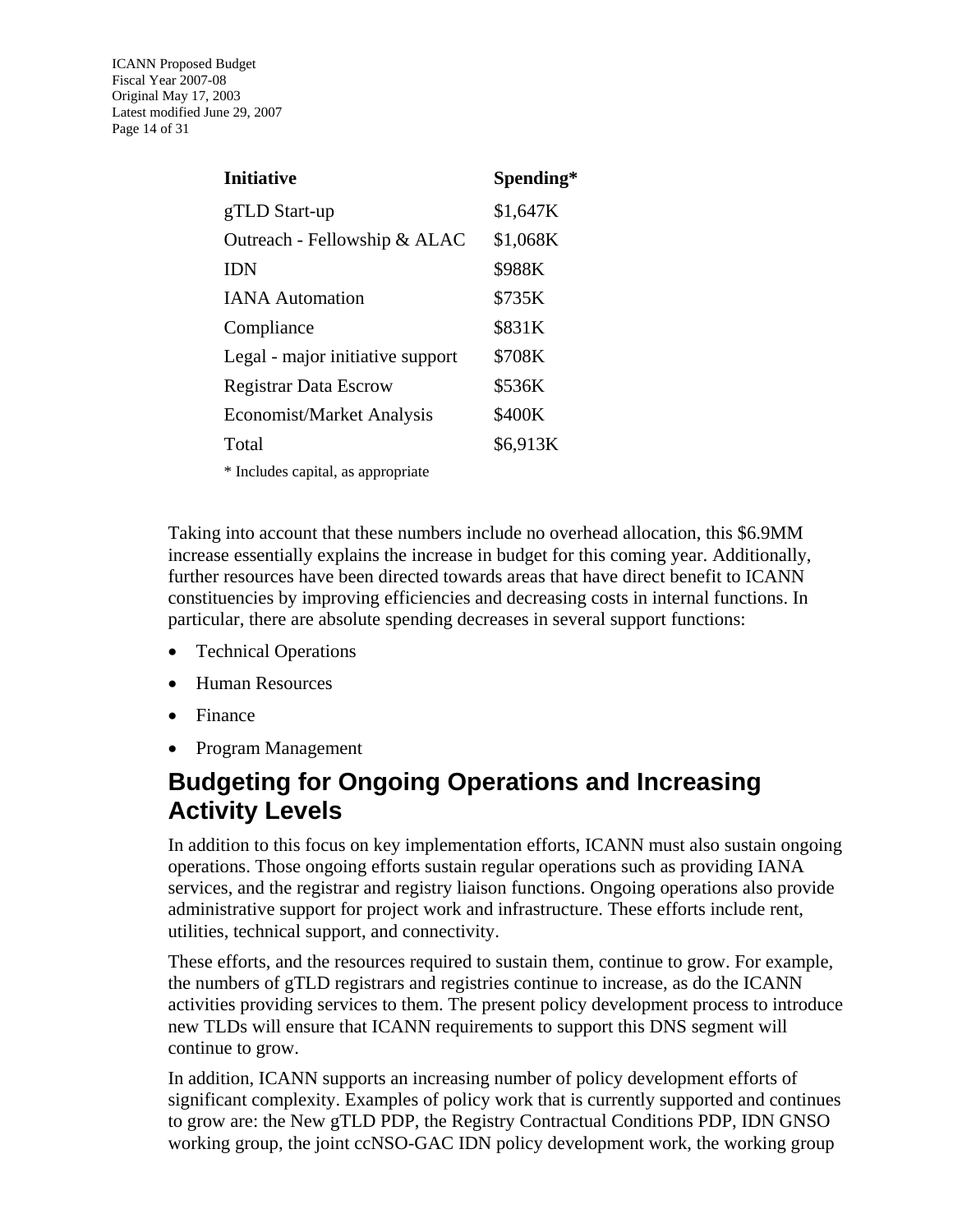<span id="page-14-0"></span>ICANN Proposed Budget Fiscal Year 2007-08 Original May 17, 2003 Latest modified June 29, 2007 Page 15 of 31

on reserved names, the working group on protection of intellectual property rights, the Whois PDP, the implementation of the Whois policy on conflict of National Laws, and anticipated conclusion of policy development advice concerning the WIPO recommendations. The policy development support group is also supporting the ICANN Organisational review processes described above.

The regional liaison group continues increased outreach activities in an economical manner where several regional representatives are working globally without the expense of establishing regional offices.

ICANN will continue to monitor and publish metrics that affect its workload. This is particularly important as ICANN grows in resource expenditures to ensure that expenditures are made in an effective, economical manner.

# **Capital Budget**

In FY 08, ICANN is adopting a formal capital budget (as approved by the Board Finance Committee). This is a standard accounting practice, and allows the financial statements to better reflect actual business expenses over time, particularly when there are periodic large capital expenses.

As indicated in the table below, most of these capital items are related to improving ICANN's infrastructure. Among these are significant investments in a storage area network and backup software, to improve efficiency and as an important step towards disaster planning. Additionally, there is funding to replace an out-grown phone system. Further L-Root expansion and an amount for furniture and fixtures related to ICANN's likely facility move.

Significant additional capital items were deferred until FY 09. Among these are replacement of end-of-life financial system and a document management system.

#### **Major Capital Items**

| <b>DNSSEC</b> hardware (IANA)         | \$54K  |
|---------------------------------------|--------|
| <b>Data Centre Relocation</b>         | \$160K |
| Storage Area Network (SAN)/Backup     | \$303K |
| Avaya Phone System (timed with move)  | \$120K |
| Web-based project management software | \$17K  |
| Inquiry processing system             | \$80K  |
| Due Diligence Software                | \$25K  |
| L Root                                | \$650K |
| Furniture/Fixtures (new office)       | \$182K |
|                                       |        |

| Total | \$1,591K |
|-------|----------|
|-------|----------|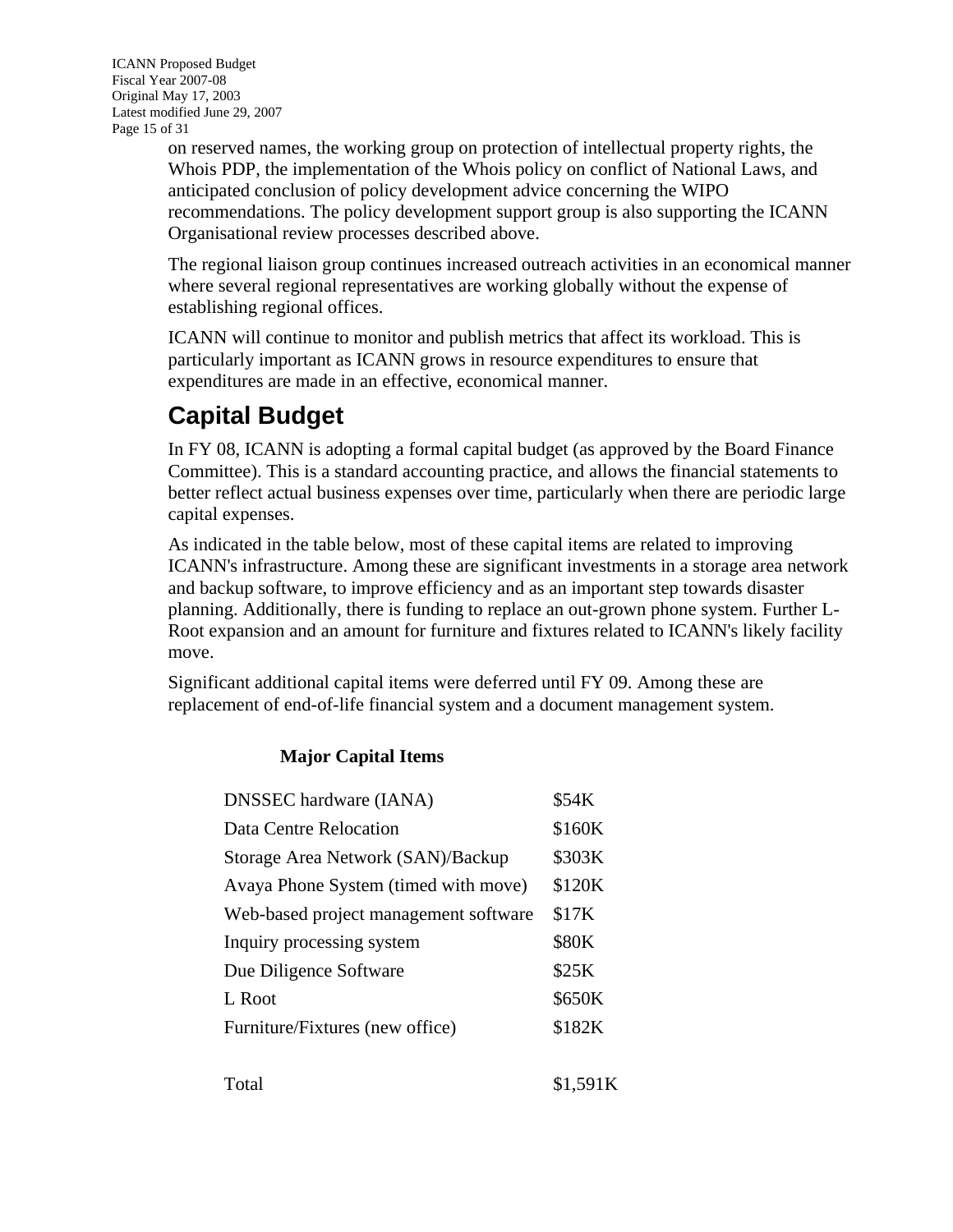<span id="page-15-0"></span>ICANN Proposed Budget Fiscal Year 2007-08 Original May 17, 2003 Latest modified June 29, 2007 Page 16 of 31

# **Proposed Revenues**

ICANN's fee structure will remain consistent with that of the last fiscal year. Increases in total revenues will derive primarily from growth in the domain name space and fees accruing from the negotiation of the .NET agreement.

# **gTLD Registrar Fees**

### **Registrar-Level Transaction Fees**

In previous fiscal years, the fee per transaction has been \$0.25. Initially, ICANN proposed the same fee for fiscal year 2007-08 with the recognition that the registrars and ICANN agreed to a \$0.03 discount in fiscal year 2006-07. After reviewing revenue projections, and considering several comments, this budget proposes a \$.05 discount for FY 08, or a fee of \$.20 per transaction. These projections are based upon recent transaction levels and growth rates. In three of the past four five quarters, transaction volumes fell or remained essentially flat. Each "transaction" will be defined as one-year domain registration increment caused by a successful add renewal or transfer command. Consistent with previous years, domains deleted within the "add or auto-renew" grace periods will not be charged a transaction fee (however, see the restrictions on per-registrar fee forgiveness described below).

The per-transaction fee will continue to be charged for each one-year increment of every transaction (e.g. at a \$.25 fee level, the fee for a three-year renewal will be US\$0.75), and registrars will continue to have the option to "defer" payment of the fees for the years beyond one for each transaction.

### **Per-Registrar Fees**

Per-registrar fees will also continue at current levels in the aggregate. Each ICANNaccredited registrar will continue to pay a fixed fee of US\$4,000, plus a per-registrar variable fee totalling US\$3.8 million divided among all registrars. The per-registrar fee is based upon the validated concept that ICANN expends the same quantum of effort in providing services to a registrar regardless of the size of that registrar.

Depending on registrar size and activity, some registrars will continue to be eligible for "forgiveness" of two-thirds of the standard per-registrar variable fee. The criteria for eligibility for partial forgiveness will be as follows: the registrar must have fewer than 350,000 gTLD names under its management, the registrar must not have more than 200 attempted adds per successful net add in any registry, and it must not have more than five percent (5%) of added names deleted during the add-grace period from any registry that offers an add-grace period.

Thus far, in fiscal year 2006-07, 136 registrars (representing 15% of all registrars) were granted forgiveness out of 433 registrars that applied for forgiveness. The applications of the remaining 297 were rejected.

# **gTLD Registry Fees**

Fees from gTLD registries are described in detail in the accompanying budget schedule and notes. These fees continue to grow in proportion to the total of ICANN funding even as ICANN continues to explore additional sources of funding.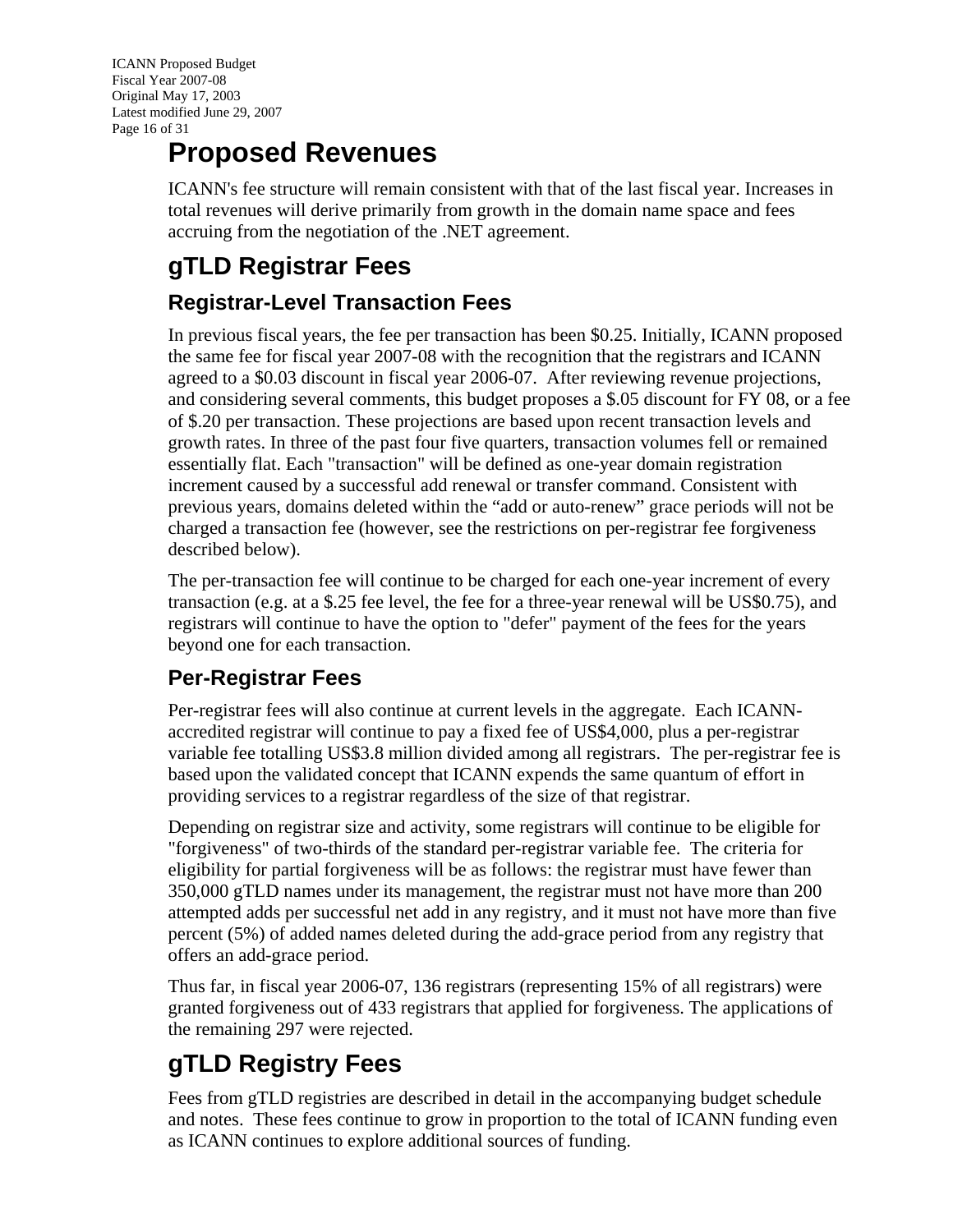<span id="page-16-0"></span>ICANN Proposed Budget Fiscal Year 2007-08 Original May 17, 2003 Latest modified June 29, 2007 Page 17 of 31

In fulfilment of its obligation to develop alternate sources of revenue, ICANN has proposed the implementation of registry-level transaction fees. Transaction fees will serve to increase ICANN revenues and enable revenues to grow in proportion to growth in the DNS.

ICANN has signed agreements with .NET, .BIZ, .INFO, .NAME, .ORG, .PRO, .ASIA, .CAT. .JOBS, .MOBI, .TEL, .TRAVEL, and .TEL registries. These agreements call for per-transaction fees. Importantly, ICANN's agreement for the operation of the .COM registry contributes significantly to the ICANN budget through a fixed fee arrangement.

# **ccTLD Contributions**

Many ccTLDs have expressed support of the ICANN model and the understanding of the value that model provides. There have also been expressions that a consistent structure by which the ccTLD provide fees to ICANN must be developed. Mechanisms for funding are determined by the ccTLDs, through the ccNSO. The ccNSO recently published guidelines recommending that where a ccTLD manager wishes to contribute to the funding of ICANN it should do so using a self banded model presented in the report [http://ccnso.icann.org/announcements/announcement-09mar07.htm.](http://ccnso.icann.org/announcements/announcement-09mar07.htm)

ICANN has completed agreements in the form of accountability frameworks with 29 ccTLDs. In addition, ICANN has agreements with 13 other ccTLDs. Most of these agreements specify contributions to be paid to ICANN. In consideration of the contributions model and agreements executed, ICANN has increased the expectation of contributions receipts for this period by 20% over the current fiscal year. It is expected that the contributions structure will be fully implemented in the upcoming months and, as a result, contributions receipts from ccTLDs will grow in the upcoming fiscal years.

# **Regional Internet Registries**

With the execution of the MoU between the NRO and ICANN, it was expected that the RIRs would release fees that have been held in escrow. The RIRs renewed that commitment at the ICANN meeting in Lisbon and acted on it in May,

In fiscal year 2004-05, based upon discussions with an RIR representative, ICANN budgeted RIR contributions equal to 10% of the previous year's budget. The predicted contributions of \$823K represented a 54% increase over the previous year's budget. In fiscal years 2005-06, 2006-07 and now in 2007-08, ICANN has asked for the same amount.

Finally, it is important to note the RIRs provide funding to ASO meetings, staff support for the ASO, and travel and attendance at the ICANN meetings.

# **Alternate Sources of Revenue**

Sound business planning dictates that ICANN continue to develop alternate sources of funding in order to provide a more robust revenue base. Specifically, these sources should include the ccTLDs, the RIRs, new gTLDs, and other interested parties.

• ICANN has continued to accelerate the execution of frameworks of accountability with ccTLDs. One aspect of these discussions is how to secure a more consistent base of funding from these stakeholders.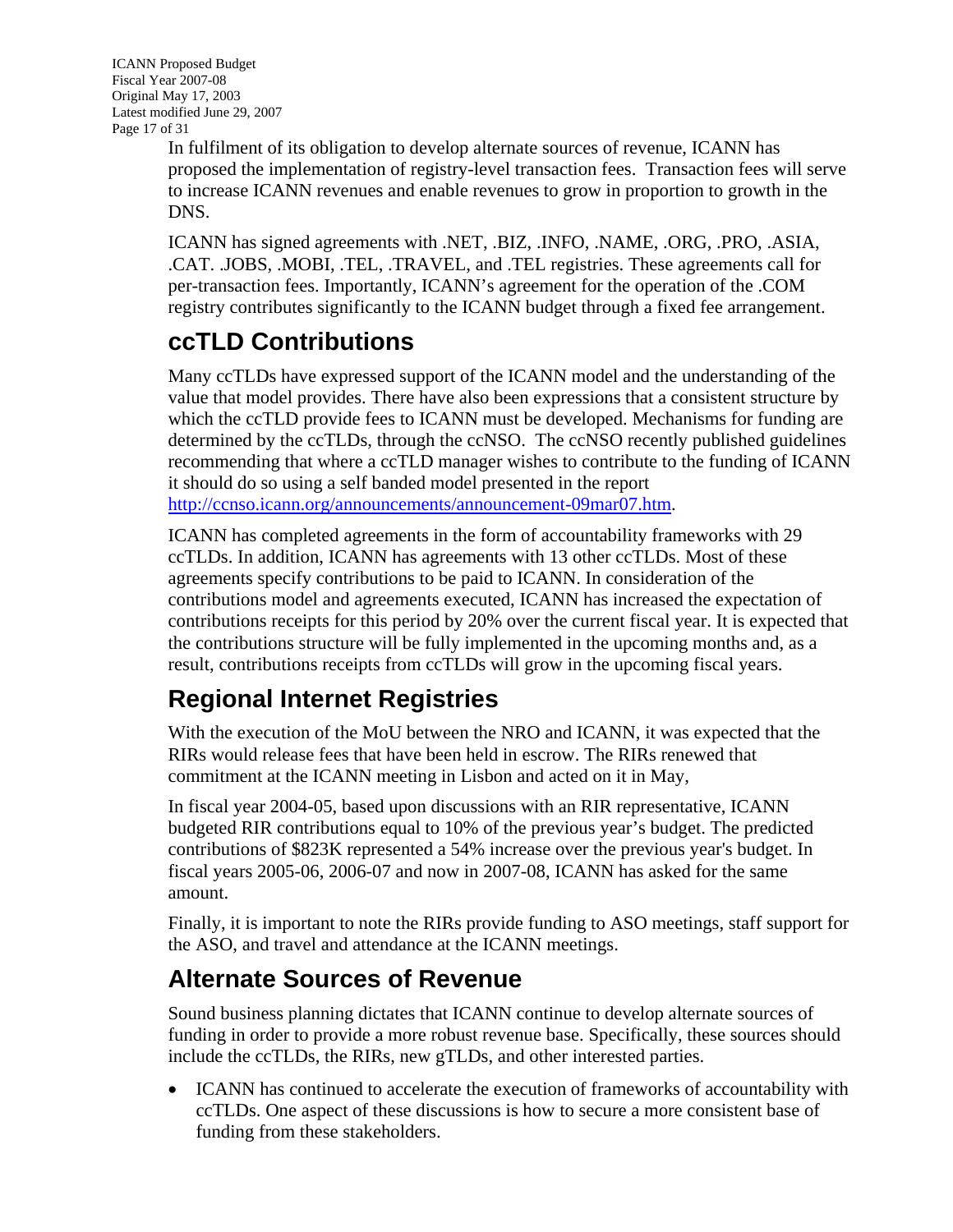- <span id="page-17-0"></span>• ICANN is presently completing the policy development process for designating new TLDs. Implementation of the policy is a significant deliverable of this budget. Depending upon the business model of each, ICANN will realize some reasonable revenue stream from each TLD commencing in fiscal year 2008-09.
- ICANN continues dialogue with several stakeholders who view a strong, vibrant ICANN as necessary for the stability of the Internet and therefore necessary for the stability of substantial business segments these stakeholders manage. These stakeholders have indicated that there is a substantial opportunity for commercial Organisations that benefit directly from successful operation of ICANN's functions to contribute to a global security fund. With that in mind, ICANN is engaging not only these stakeholders but also other commercial entities that profit from the stability and operation of the Internet as well as the underwriters who profit from Internet interoperability.

ICANN expects some impact from these sources during the upcoming fiscal years. As revenues increase from new sources, fees accruing from existing substantial contributors, such as the registrars will be reduced.

### **Investment Income**

ICANN expects to receive investment income from the investment of the operating reserve fund it recently established.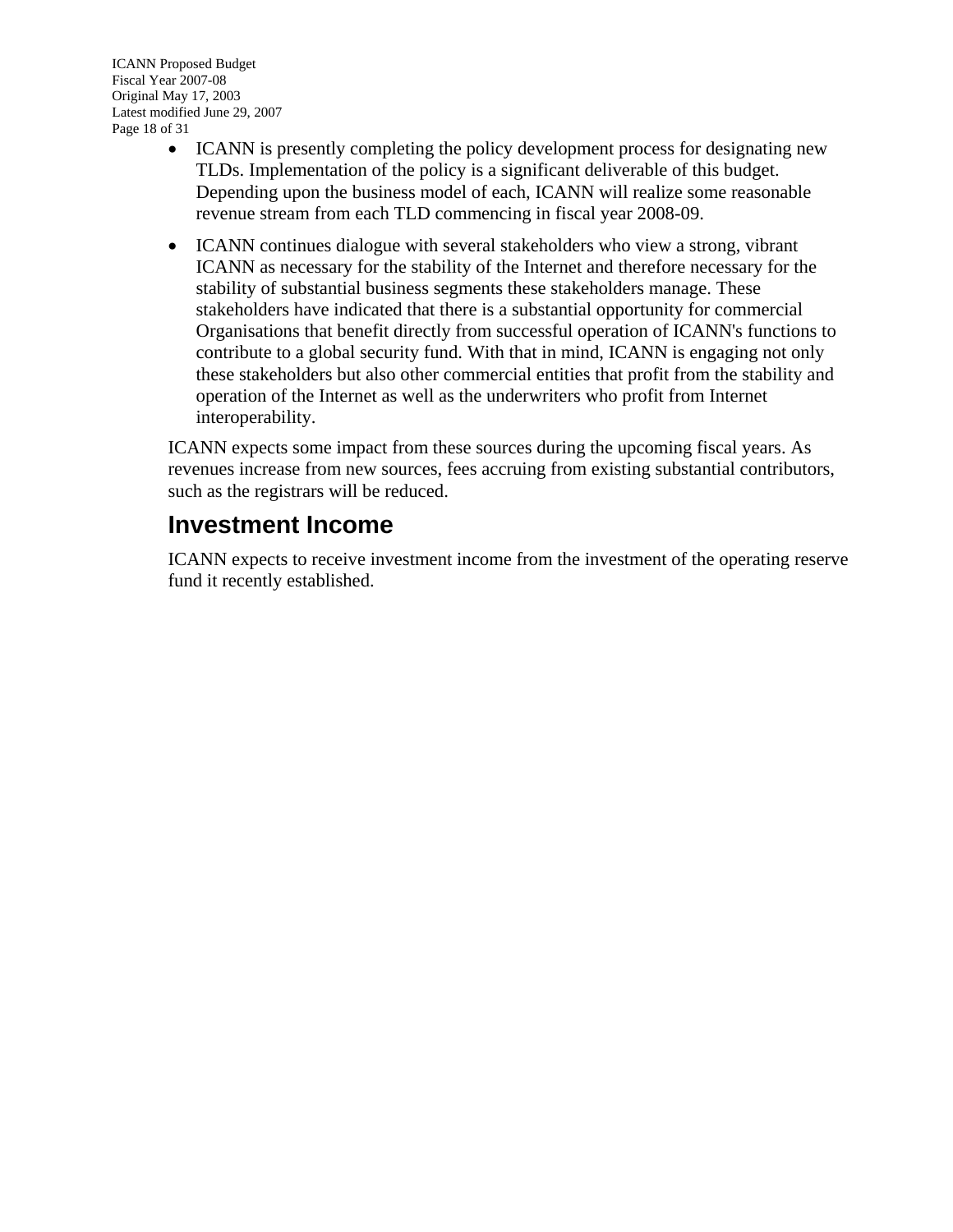<span id="page-18-0"></span>ICANN Proposed Budget Fiscal Year 2007-08 Original May 17, 2003 Latest modified June 29, 2007 Page 19 of 31

# **Sources and Uses of Revenue**

As described above, sources of ICANN revenue continue to evolve and increased diversification is sought. This budget's revenue sources are described by:



**Total : \$49,373** 

Uses of those revenues include:

- Expense: \$39.7MM
- Capital Expenditures: \$1.6MM
- Contingency: \$1.9MM
- Contribution to Strategic Reserves: \$6.1MM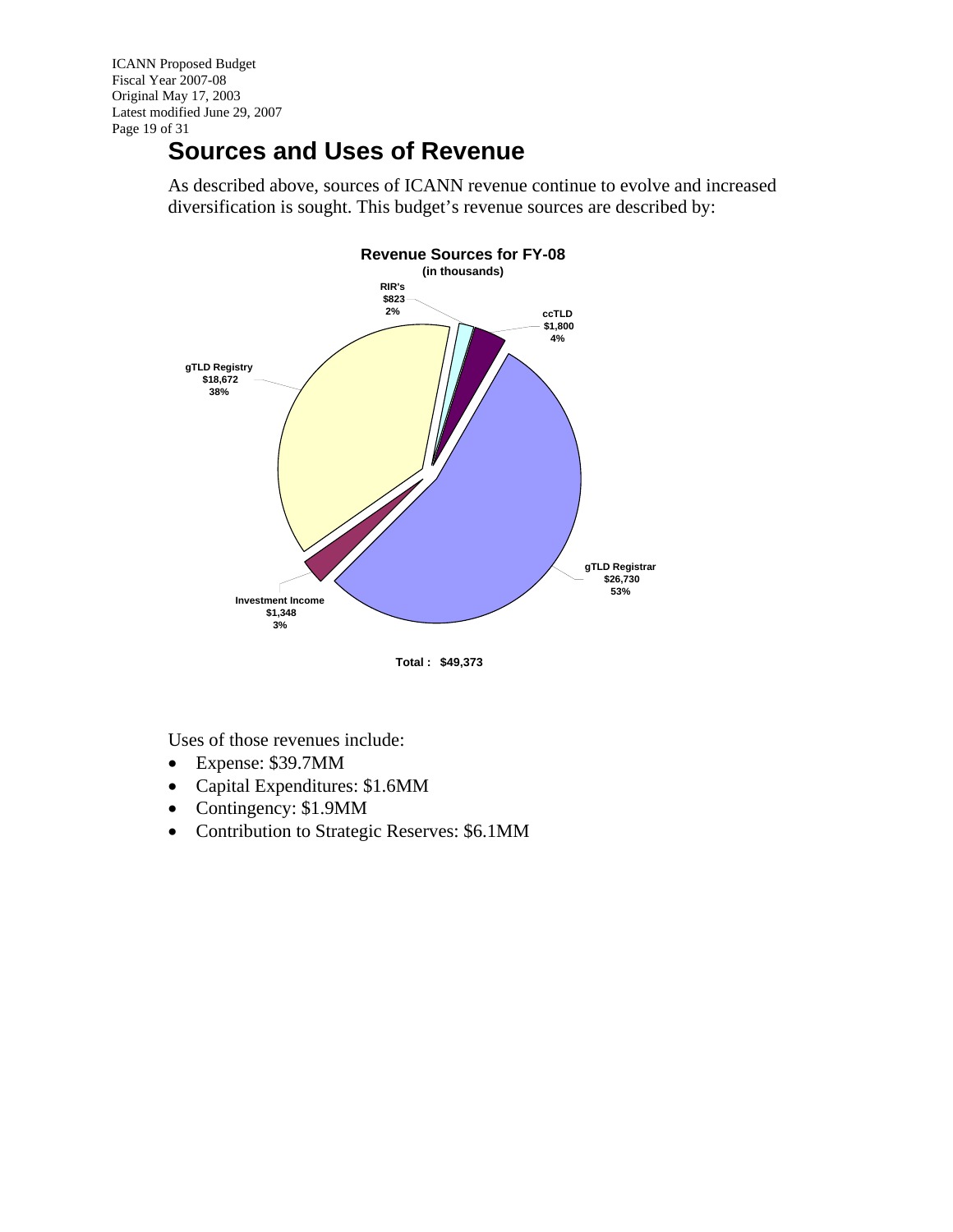ICANN Proposed Budget Fiscal Year 2007-08 Original May 17, 2003 Latest modified June 29, 2007 Page 20 of 31

Additional details regarding uses of revenue, with respect to expenses, are described by:

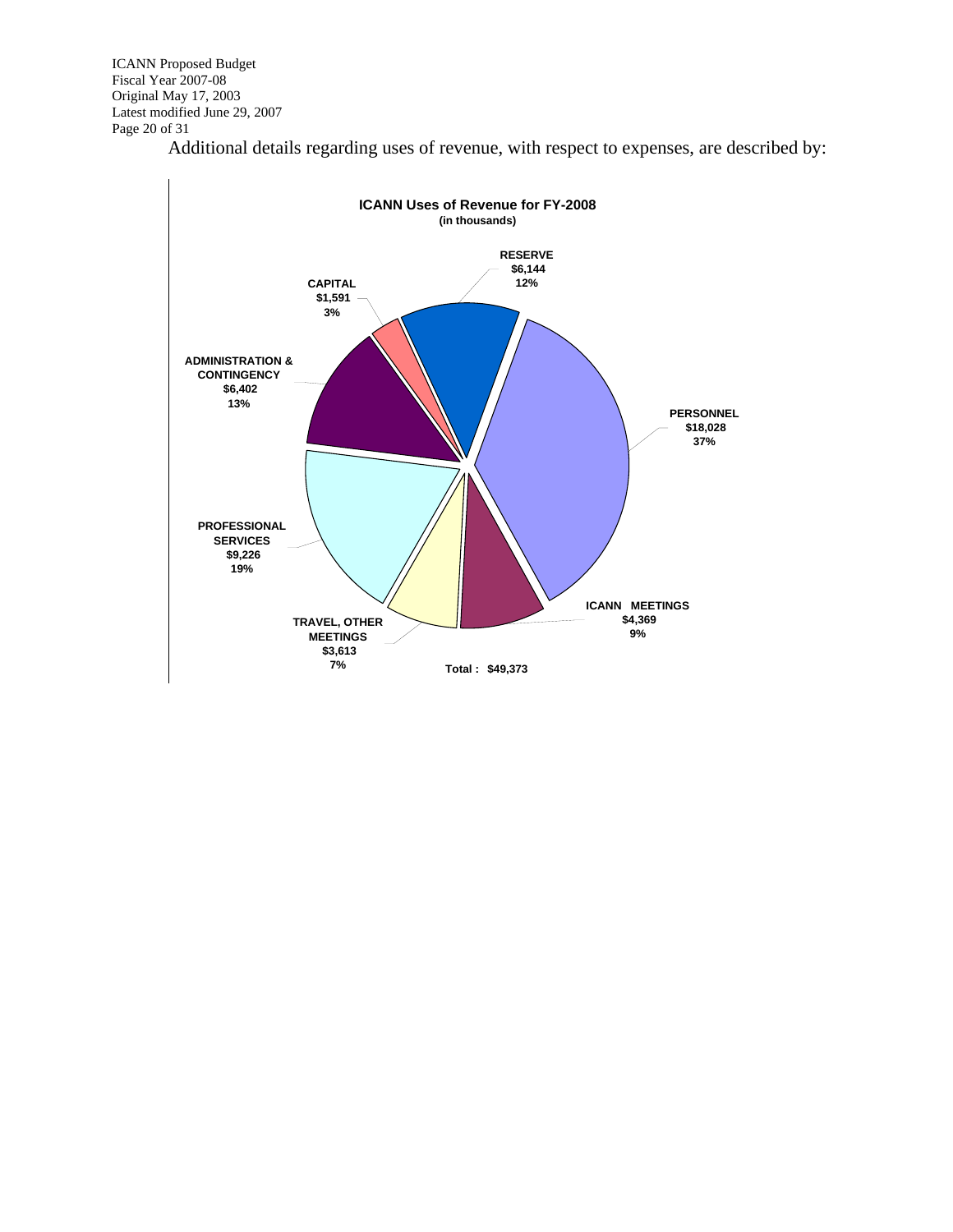<span id="page-20-0"></span>ICANN Proposed Budget Fiscal Year 2007-08 Original May 17, 2003 Latest modified June 29, 2007 Page 21 of 31

# **FY 2007-2008 Revenue Projection**

|                                                        | Jul-Sep '07     | Oct-Dec '07   | Jan-Mar '08       | Apr-Jun '08   | <b>Total FY08</b> | <b>Notes</b> |
|--------------------------------------------------------|-----------------|---------------|-------------------|---------------|-------------------|--------------|
|                                                        |                 |               |                   |               |                   |              |
| gTLD Registrar<br><b>Revenues</b>                      |                 |               |                   |               |                   |              |
| <b>Transaction Based</b><br>Registrar Fee (\$.25)      | \$<br>5,440,964 | \$5,821,831   | \$<br>6,404,014   | \$6,115,834   | \$2,378,2643      | (1)          |
| <b>Transaction Fee</b><br>Discount (\$.05)             | (\$1,088,193)   | (\$1,164,366) | (\$<br>1,280,802) | (\$1,223,167) | (\$4,756,528)     | (1)          |
| <b>Transaction Based</b><br><b>Registrar Fee (net)</b> | \$4,352,771     | \$4,657,465   | \$5,123,212       | \$4,892,667   | \$19,026,115      | (1)          |
| Variable Registrar<br><b>Support Fee</b>               | \$950,000       | \$950,000     | \$950,000         | \$950,000     | \$3,800,000       | (2)          |
| <b>Registrar Application</b><br>Fees                   | \$18,750        | \$18,750      | \$18,750          | \$18,750      | \$75,000          | (3)          |
| <b>Annual Registrar</b><br><b>Accreditation Fees</b>   | \$1,022,682     | \$310,726     | \$678,771         | \$687,821     | \$2,700,000       | (4)          |
| <b>Deferred Transaction</b><br>Fees 2004-05            | \$0             | \$22.500      | \$51,800          | \$42,000      | \$116,300         | (5)          |
| <b>Deferred Transaction</b><br>Fees 2005-06            | \$83,000        | \$95,000      | \$117,000         | \$82,000      | \$377,000         | (6)          |
| <b>Deferred Transaction</b><br>Fees 2006-07            | \$150,000       | \$160,000     | \$175,600         | \$150,000     | \$635,600         | (7)          |
| <b>Subtotal: Registrar</b><br><b>Revenues</b>          | \$6,577,203     | \$6,214,441   | \$7,115,133       | \$6,823,238   | \$26,730,015      |              |
| <b>Registry Revenues</b>                               |                 |               |                   |               |                   |              |
| gTLD Registries                                        | \$4,633,014     | \$4,839617    | \$5,156,923       | \$5,022,585   | \$19,652,139      | (8)          |
| <b>IP Address Registries</b>                           | \$205,750       | \$205,750     | \$205,750         | \$205,750     | \$823,000         | (9)          |
| <b>Subtotal: Registry</b><br><b>Revenues</b>           | \$4,838,764     | \$5,045,367   | \$5,362,673       | \$5,228,335   | \$20,475,139      |              |
| ccTLD Registry<br><b>Revenues</b>                      |                 |               |                   |               |                   |              |
| ccTLD Registry Fees                                    | \$55,000        | \$57,000      | \$350,000         | \$116,000     | \$578,000         |              |
| ccTLD Voluntary<br><b>Contributions</b>                | \$0             | \$0           | \$611,000         | \$611,000     | \$1,222,000       |              |
| <b>Subtotal: ccTLD Fees</b><br>& Contributions         | \$55,000        | \$57,000      | \$961,000         | \$727,000     | \$1,800,000       | (10)         |
| <b>Investment Income</b>                               | \$316,250       | \$330,000     | \$343,750         | \$357,500     | \$1,347,500       |              |
| <b>Less Bad Debt or Bad</b><br><b>Debt Allowance</b>   | (\$229,419)     | (\$226,336)   | (\$268,776)       | (\$255,571)   | (\$980,102)       | (11)         |
| <b>Total Revenues</b>                                  | \$11,557,798    | \$11,420,472  | \$13,513,780      | \$12,880,502  | \$49,372,552      |              |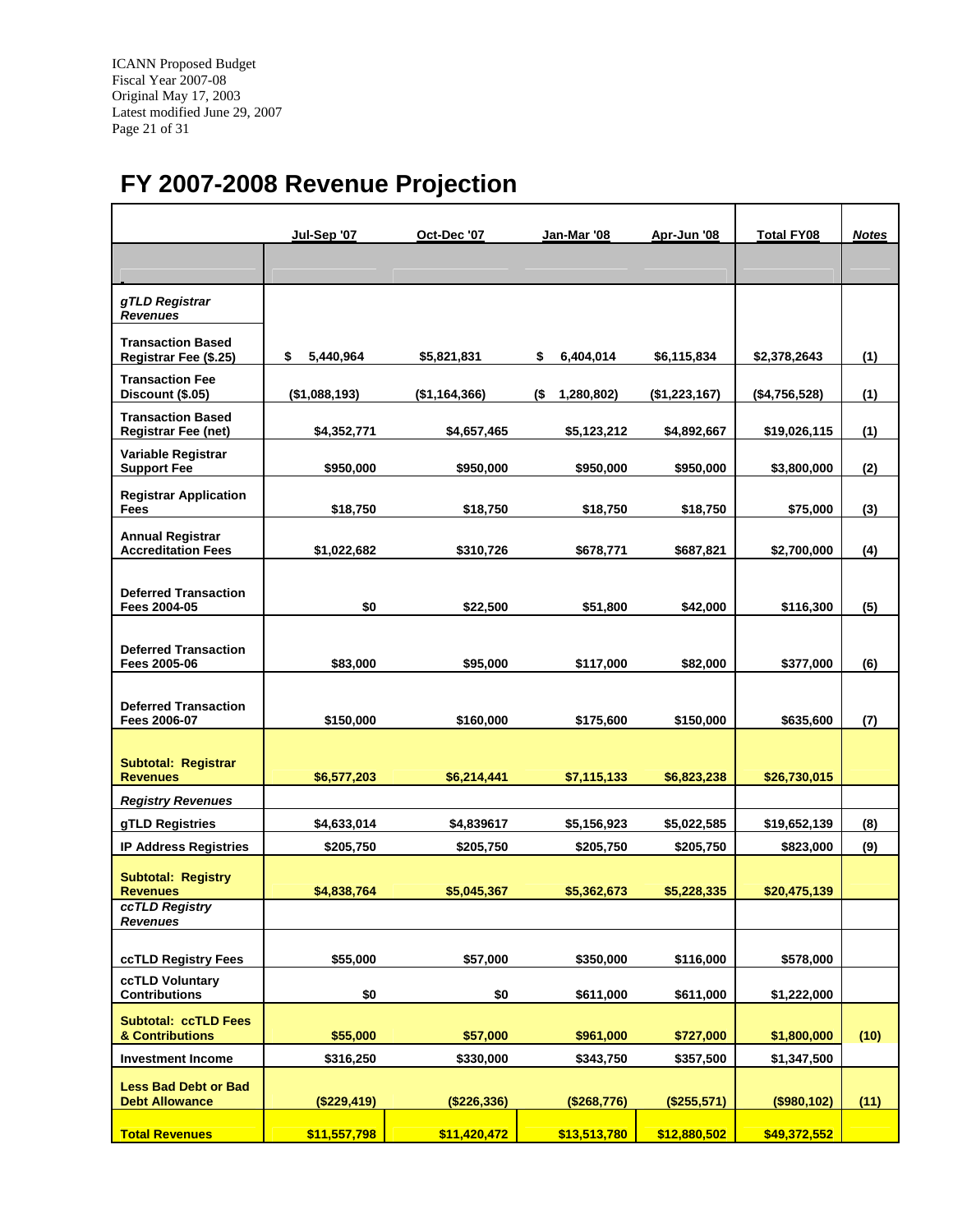ICANN Proposed Budget Fiscal Year 2007-08 Original May 17, 2003 Latest modified June 29, 2007 Page 22 of 31

#### **Notes:**

- (1) \$0.25 less assumed \$.05 discount per transaction; gross fee remains consistent with 200 and assumes conservative growth in number of registrations
- (2) Pending gTLD registrar approval: assumes same fee as previous year
- (3) Based upon 30 accreditation applications
- (4) Based upon reduction to approximately 695 registrars
- (5) Deferred transaction revenue for 2004-05
- (6) Deferred transaction revenue for 2005-06
- (7) Deferred transaction revenue for 2006-07
- (8) Projected fees from each gTLD registry

| gTLD               |              |                                                                              |
|--------------------|--------------|------------------------------------------------------------------------------|
| Registry           | Amount       | Comment                                                                      |
| .com               | \$8,000,000  | per agreement with VeriSign                                                  |
| .net               | 8,964,909    | transaction based fees per agreement                                         |
| .org               | 1,003,730    | transaction based fees; pending conclusion of on-going<br>negotiations       |
| .biz               | 302,510      | transaction based fees per agreement                                         |
| .info              | 550,398      | transaction based fees per agreement;                                        |
| .museum            | 500          | per existing agreement (new agreement will not<br>materially affect revenue) |
| .coop              | 5,000        | per existing agreement (new agreement will not<br>materially affect revenue) |
| .aero              | 5,000        | per existing agreement (new agreement will not<br>materially affect revenue) |
| .name              | 55,000       | per existing agreement (new agreement will not<br>materially affect revenue) |
| .pro               | 121,900      | per existing agreement                                                       |
| travel.            | 79,816       | sTLD agreement approved; fixed and transaction<br>based fees                 |
| .jobs              | 38,544       | sTLD agreement approved; fixed and transaction<br>based fees                 |
| .mobi              | 450,000      | sTLD agreement approved; transaction based<br>fees                           |
| .cat               | 24,832       | sTLD agreement approved; fixed and transaction<br>based fees                 |
| .tel               | 50,000       | sTLD agreement approved; transaction based<br>fees                           |
| <b>Total gTLDs</b> | \$19,652,139 |                                                                              |

- (9) RIR fees same as budgeted last year
- (10) Projects (approximately) 20% growth in fees received from ccTLDs pending completion of ccNSO developed fee plan
- (11) Allowance for non-collection of payments in certain areas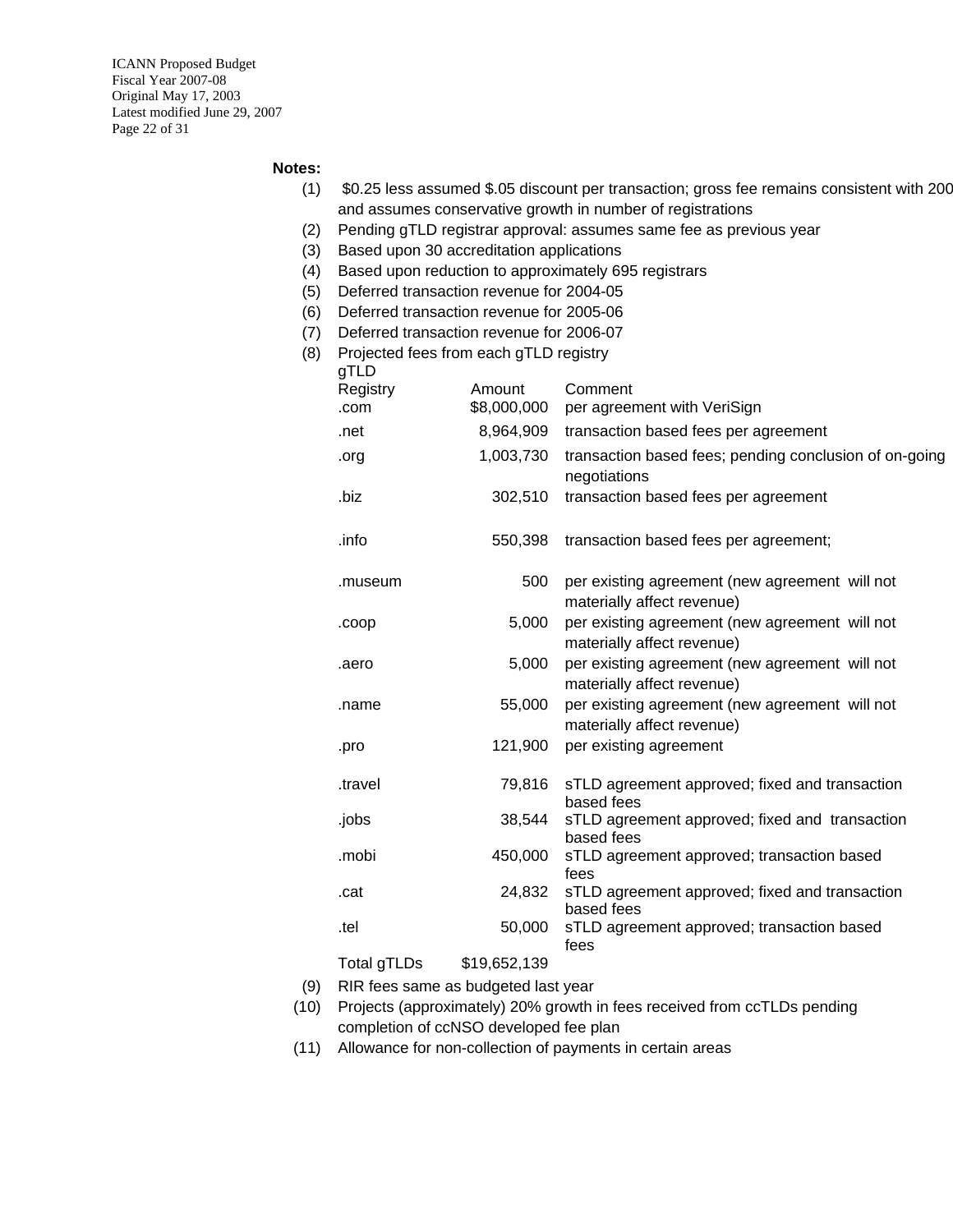ICANN Proposed Budget Fiscal Year 2007-08 Original May 17, 2003 Latest modified June 29, 2007 Page 23 of 31

That portion of Uses of Revenue that are Expenses can be described by:

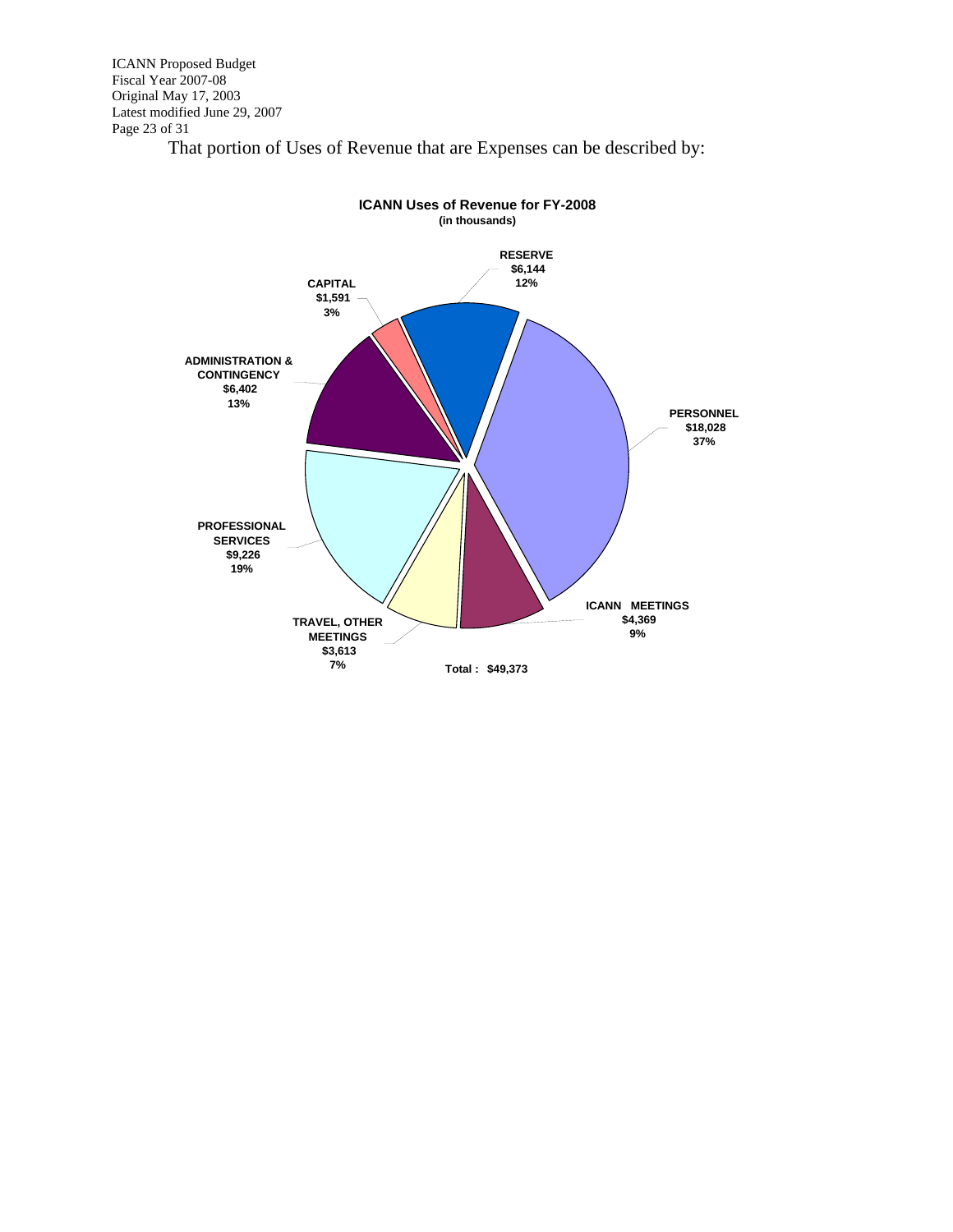ICANN Proposed Budget Fiscal Year 2007-08 Original May 17, 2003 Latest modified June 29, 2007 Page 24 of 31

Additional detail regarding expense spending is provided by:



**Total : \$41,638**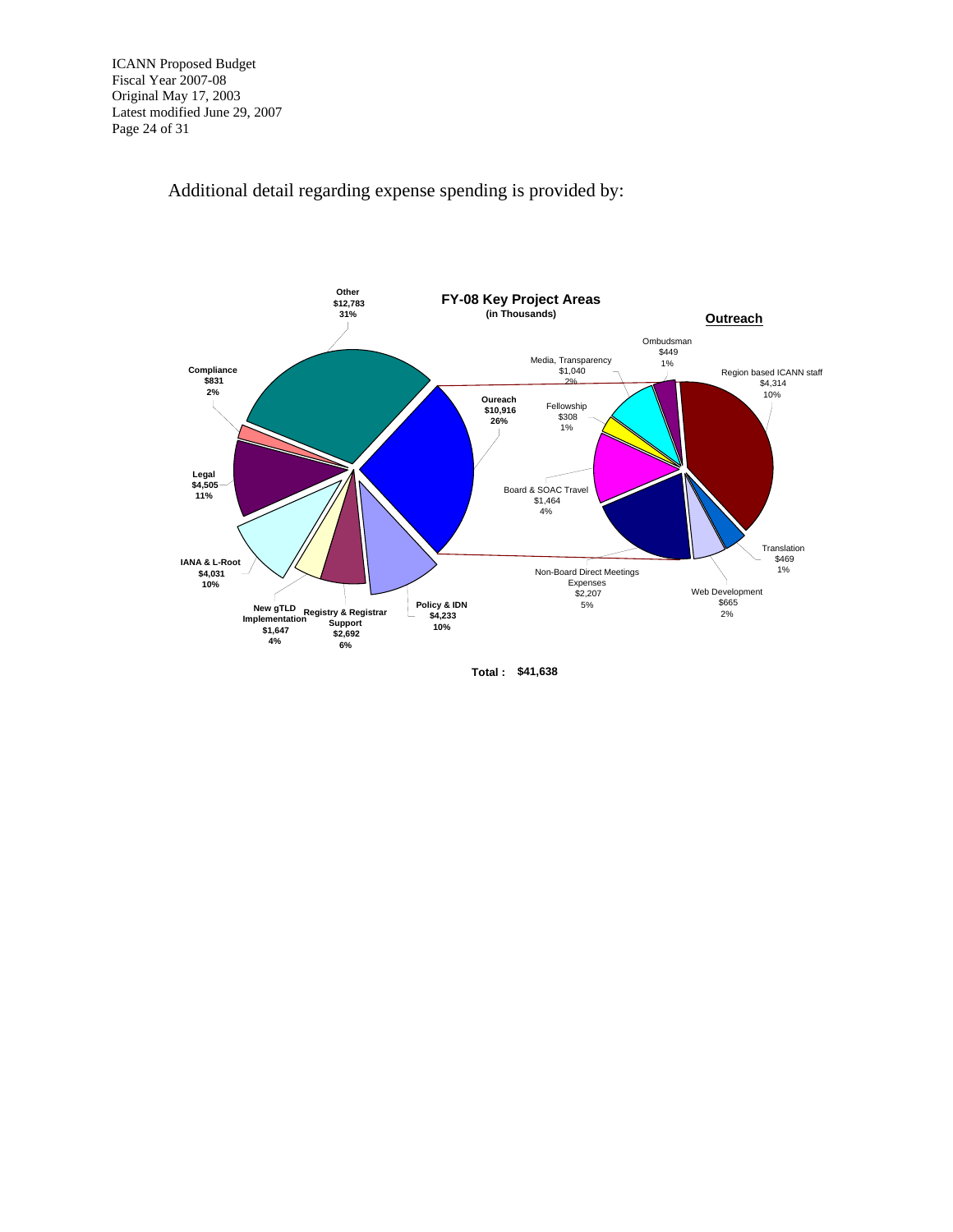<span id="page-24-0"></span>ICANN Proposed Budget Fiscal Year 2007-08 Original May 17, 2003 Latest modified June 29, 2007 Page 25 of 31

# **Proposed Budget Schedules and Notes**

|                                                      | 2006-2007<br><b>Approved</b><br>Budget* | Year-End<br>Total<br><b>Projection</b> | <b>Difference</b><br><b>Projection</b><br>to Budget | <b>Proposed</b><br>2007-2008<br><b>Budget</b> | <b>Difference</b><br><b>Budget to</b><br><b>Budget</b> | <b>Difference</b><br><b>Budget to</b><br>Projection | <b>See</b><br><b>Notes</b><br>in Text |
|------------------------------------------------------|-----------------------------------------|----------------------------------------|-----------------------------------------------------|-----------------------------------------------|--------------------------------------------------------|-----------------------------------------------------|---------------------------------------|
| <b>EXPENDITURES</b>                                  |                                         |                                        |                                                     |                                               |                                                        |                                                     |                                       |
| <b>Staff Full-Time at Year-End</b>                   | 89                                      | 86                                     | (3)                                                 | 107                                           | 18                                                     | 21                                                  | (1)                                   |
| <b>Base Expenditures</b>                             |                                         |                                        |                                                     |                                               |                                                        |                                                     |                                       |
| Personnel                                            | \$13,264                                | \$13,264                               | 0                                                   | \$17,797                                      | \$4,533                                                | \$4,533                                             | (2)                                   |
| <b>Professional and Technical</b><br><b>Services</b> | 7,404                                   | 6,733                                  | (671)                                               | 9,303                                         | 1,699                                                  | 2,570                                               | (3)                                   |
| Board Meetings & Other Travel                        | 6,200                                   | 5,639                                  | (561)                                               | 7,637                                         | 1,437                                                  | 1,998                                               | (4)                                   |
| Administrative & Systems                             | 3,256                                   | 2,961                                  | (295)                                               | 6,233                                         | 2,977                                                  | 3,272                                               | (5)                                   |
| <b>Capital Expenditures</b>                          | 510                                     | 510                                    | 0                                                   | 1,591                                         | 1,081                                                  | 1,081                                               | (6)                                   |
| <b>Subtotal: Base Expenditures</b>                   | \$30,634                                | \$29,107                               | (\$1,527)                                           | \$42,561                                      | \$11,927                                               | \$13,454                                            |                                       |
| <b>Other Expenditures</b>                            |                                         |                                        |                                                     |                                               |                                                        |                                                     |                                       |
| <b>NomCom</b>                                        | 192                                     | 192                                    | 0                                                   | 219                                           | 27                                                     | 27                                                  | (7)                                   |
| Ombudsman                                            | 339                                     | 339                                    | 0                                                   | 449                                           | 110                                                    | 110                                                 | (8)                                   |
| <b>Subtotal: Other Expenditures</b>                  | \$531                                   | \$531                                  | $\bf{0}$                                            | \$668                                         | \$137                                                  | \$137                                               |                                       |
| <b>Total Expenditures</b>                            | \$31,165                                | \$29,638                               | (\$1,527)                                           | \$43,229                                      | \$12,064                                               | \$13,591                                            |                                       |

| <b>Base Revenues</b>                            |          |          |         |          |          |          |      |
|-------------------------------------------------|----------|----------|---------|----------|----------|----------|------|
| gTLD Registrar Revenues                         |          |          |         |          |          |          |      |
| <b>Transaction Based Registrar Fee</b><br>(net) | \$14,617 | \$17,980 | \$3,363 | \$19,026 | \$4,409  | \$1,046  | (9)  |
| Variable Registrar Support Fee                  | 3,800    | 3,800    | 0       | 3,800    | 0        | (0)      | (10) |
| <b>Registrar Application Fees</b>               | 90       | 285      | 195     | 75       | (15)     | (210)    | (11) |
| <b>Annual Registrar Accreditation Fees</b>      | 640      | 3,156    | 2,516   | 2,700    | 2,060    | (456)    | (12) |
| <b>Deferred Revenue</b>                         |          |          |         | 1,129    | 1,129    | 1,129    |      |
| <b>Subtotal: Registrar Revenues</b>             | \$19,147 | \$25,221 | \$6,074 | \$26,730 | \$7,583  | \$1,509  |      |
| <b>Registry Revenues</b>                        |          |          |         |          |          |          |      |
| gTLD Registries                                 | 14,032   | 15,308   | 1,276   | 19,652   | 5,620    | 4,344    | (13) |
| <b>IP Address Registries</b>                    | 823      | 823      | 0       | 823      | 0        | 0        | (14) |
| <b>Subtotal: Registry Revenues</b>              | \$14,855 | \$16,131 | \$1,276 | \$20,475 | \$5,620  | \$4,344  |      |
| ccTLD Registry Revenues                         |          |          |         |          |          |          |      |
| ccTLD Registry Fees                             | 300      | 619      | 319     | 578      | 278      | (41)     |      |
| ccTLD Voluntary Contributions                   | 1,200    | 881      | (319)   | 1,222    | 22       | 341      |      |
| <b>Subtotal: ccTLD Contributions</b>            | \$1,500  | \$1,500  | 0       | \$1,800  | \$300    | \$300    | (15) |
| Miscellaneous/Investment Income                 | 40       | 264      | 224     | 1,348    | 1,308    | 1,084    |      |
| Less: Bad Debt Allowance                        | 1,560    | 1,912    | 352     | 980      | (580)    | (932)    | (16) |
| <b>Total Revenues</b>                           | \$33,982 | \$41,204 | \$7,222 | \$49,373 | \$15,391 | \$8,169  |      |
| <b>Contribution to Reserve</b>                  | \$2,817  | \$11,566 | \$8,749 | \$6,144  | \$3,327  | (\$5,422 |      |

\* In April 2007, the Board approved a revised budget for FY 2006-07 which was \$188,000 higher than the amount originally approved in June 2006. Allocations among line items were also made to reflect changes in priorities.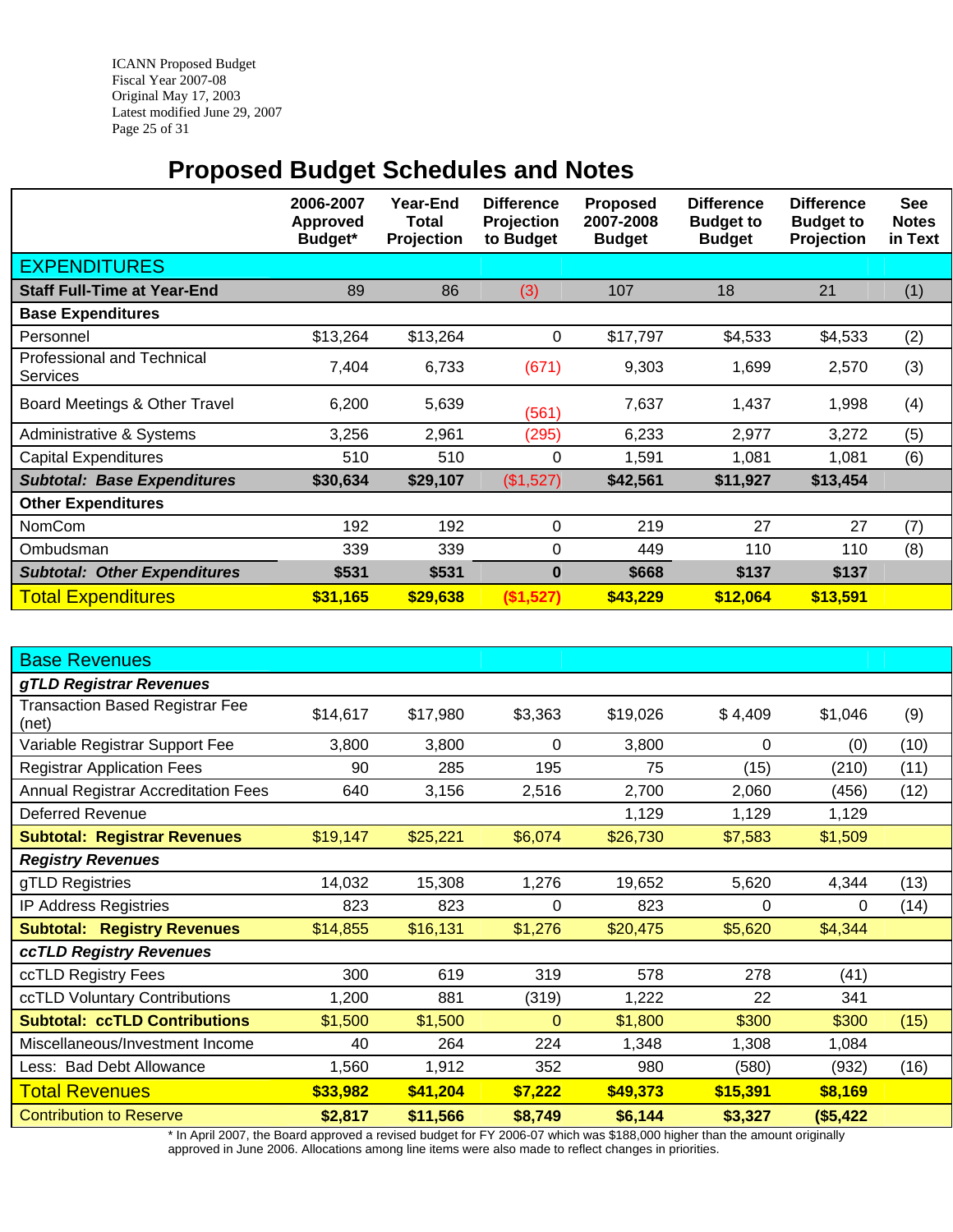# <span id="page-25-0"></span>**Notes to Fiscal Year 2007- 08 Expense and Revenue Projections**

(1) The fiscal year 2007-08 budget calls for a final staff size of 107 by the end of the fiscal year. This represents an increase of twenty-one positions beyond that budgeted in the previous fiscal year. Incremental staffing will address key initiatives and "business as usual" operational requirements as described below. Additionally, new staff will fulfil the requirements described in the succession plan – a key section of contingency planning.

Under the revised Organisational structure, key new positions in each functional area include:

- Policy Development
	- o General Policy Manager and Senior Policy Officer positions are to be added.
- Global Partnerships
	- o Regional Liaisons: Two additional regional liaisons that will serve the Asia/Pacific region.
	- o Security Fund Facilitator: will be hired to liaise with corporations to solicit funds to support the development of global internet security solutions.
- Stakeholder Messaging
	- o Knowledge Management Officer: This is not an incremental position to the prior year budget, but has been re-titled with a focus directly on corporate communications and public participation. This function will also support the Board.
	- o Knowledge Management Officer: A part-time dedicated officer to work solely with the Board.
	- o Web Developer: (a conversion from temporary to full time staff) to improve the ICANN website in accordance with the Operating Plan objectives and then to provide timely and meaningful content and also to provide access to the constituency groups in the ICANN community.
- Operations & Client Services
	- o Registry Liaison: A key initiative this year is for the development of the gTLD program. The budget, therefore, includes recruitment of key personnel essential to program success, including: new gTLD Program Manager, gTLD Process Manager and gTLD Dispute Resolution Process Manager.
	- o Compliance staff: In order to review and augment the Organisation's compliance program, including its system for auditing material contracts for compliance by all parties to such agreements, ICANN will add two professional staff (a compliance staff of four) to ensure compliance in the following subject areas:
		- Whois service and accuracy obligations
		- **Inter-registrar Transfers**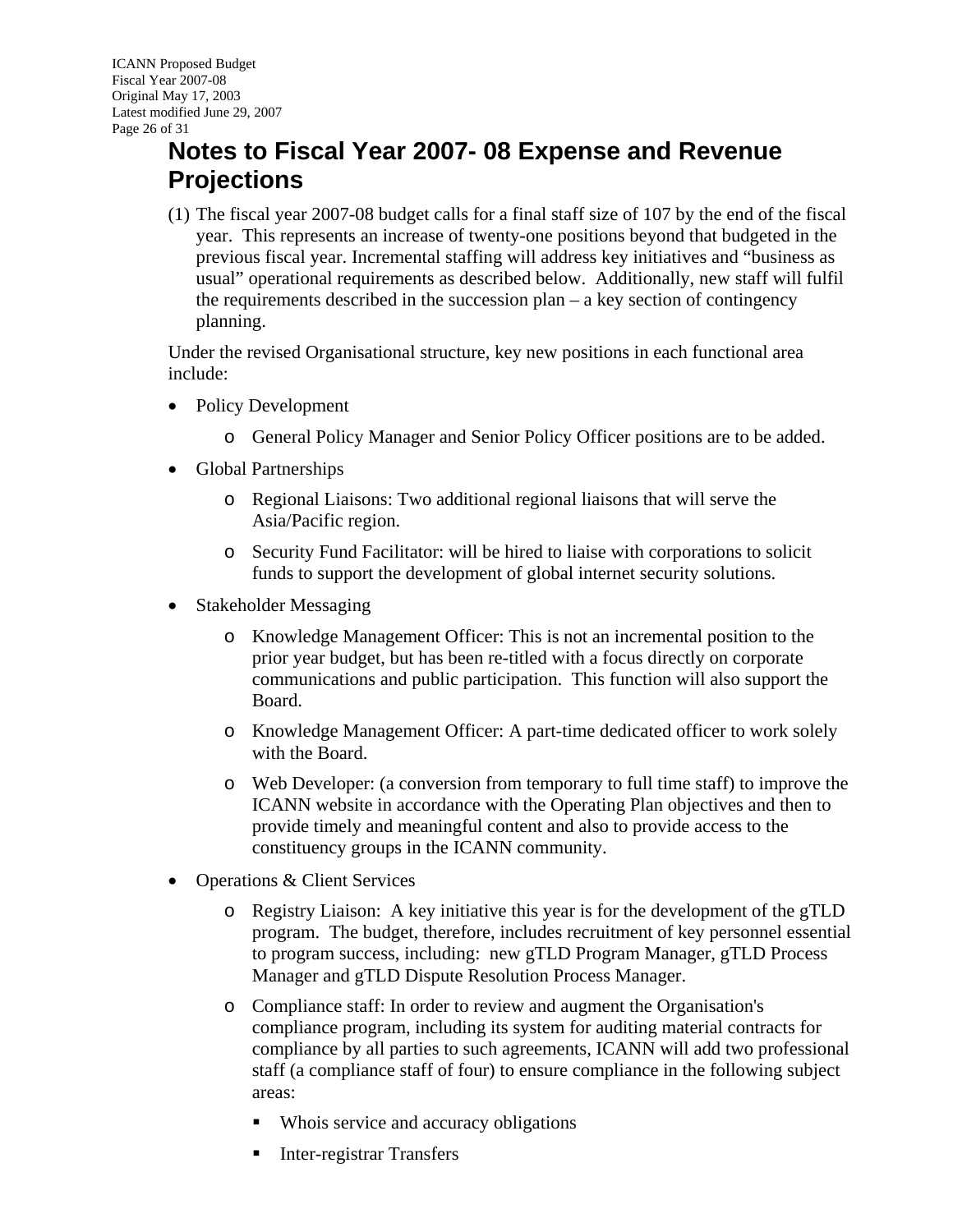- Agreements with registrars and registries
- o IDN project staff: Two full-time staff will be augmented by assignments from other departments to provide necessary expertise on a part-time basis as needed. The two full time staff are: IDN Technical Manager, and IDN Liaison Manager.
- o Registrar Liaison: In order to address potential failure issues relating to registrars and work to provide clear criteria for the addition of new registrars, a Registrar Failure Prevention & Recovery Specialist and Registrar Services Specialist will be hired.
- o IANA: A Software Engineer dedicated to supporting IANA's needs is included in the 2007-08 budget.
- o Counsel: A new attorney position has been added to support the legal efforts associated with the key initiative areas and increased litigation.

(2) This line item represents the costs associated with the personnel changes detailed in Note (1). Not all positions will be filled for the full 12 months. They will be filled in accordance with a planned growth model to ensure all efficiencies can be employed. Note that positions are considered full-time (except where noted) staff positions even though they may, in the interest of economy, be filled by contract personnel.

(3) This line item increased due to the outsourcing of services described in the Operating Plan. It also includes litigation expense. ICANN is presently involved in several suits. The amount budgeted for this line item has increased in relation to last year's budget and actual expenses. Additionally, ICANN is engaging the services of independent review panel services, limited public relations services, and other consultants who will be engaged if the effort is required and if their engagement represents real cost savings as compared to the expense of utilizing staff.

(4) This line item includes budget for ICANN meetings, Board travel and staff travel. ICANN meetings are expected to be more costly due to an anticipated increase in the fraction of funding from ICANN to decrease reliance on regional sources. Also included are ICANN attended or sponsored meetings as indicated in the operating plan. ICANN has included a provision to provide some assistance to selected volunteer members of the ICANN community who could not otherwise attend task force or other ICANN meetings. Travel assistance will be provided on a case-by-case basis only after the trip request is evaluated and deemed to have a value-added component for ICANN and the community.

(5) These costs, a major component of ICANN expenses, are forecasted to include moving expenses related to relocation of ICANN's offices, as well as significant resources for translation. A reason for the significant increase this year is that this item now includes Lroot, other Tech Ops support costs, and a company wide contingency of approximately 5%.

(6) Capital purchases include acquisitions of equipment over \$10,000 per item. This includes upgrades to IANA DNSSEC .ARPA implementation, furniture, fixtures and telephone equipment for the new ICANN offices, re-location of non-root server functions to off-site facilities in compliance with ICANN contingency improvements, root server upgrades, storage area network backup, a complaint management system and project management software .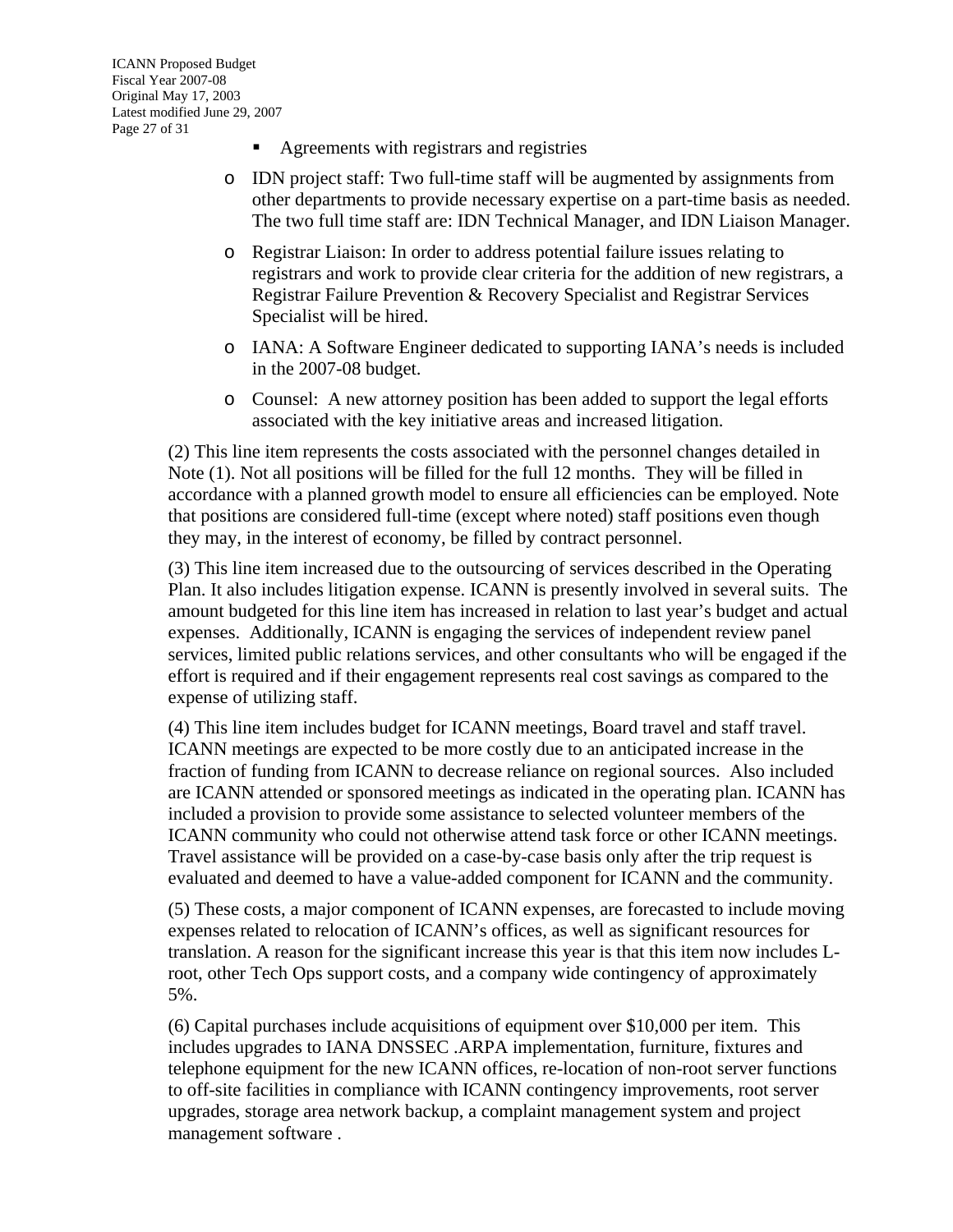ICANN Proposed Budget Fiscal Year 2007-08 Original May 17, 2003 Latest modified June 29, 2007 Page 28 of 31

> (7) The Nominating Committee again is charged this year with filling certain seats on the ICANN Board of Directors and advisory committees. The present committee will meet face-to-face twice during the fiscal year. (I.e., the successor committee will also meet during the same fiscal year.) In addition to these travel costs, the amount budgeted will cover administrative costs, e.g., teleconferences, documentation distribution, advertising for candidates and administrative support.

(8) The ICANN Ombudsman was established in accordance with the bylaws. The Ombudsman makes monthly reports to the ICANN Board regarding work to date. This money funds the direct costs associated with this office. Indirect costs are funded separately by ICANN.

(9) This year's budget holds constant with last fiscal year's \$0.25 transaction fee and an anticipated discount of \$.05 per transaction. Transaction based fees are fees paid through the registrar for new registrations, renewals or transfers. The budget assumes conservative growth in the number of registrations.

(10) This year's budget holds constant from last fiscal year the \$3.8MM fee to be divided on a per registrar basis. While certain ICANN expenses related to supporting registrars are based upon the number of transactions (i.e. the size of the registrar), many costs are essentially equal for all registrars regardless of size (i.e. aspects of a contractual compliance program). Therefore, ICANN will allocate \$3.8 MM to registrars on a per registrar basis. Given the present number of registrars, that fee is estimated to be \$4,300 per registrar annually. If the number of registrars drops, as forecasted in some areas, the fee will increase. If there are, say, 600 gTLD registrars at the time of invoicing, the fee would be \$1,583 for that quarter (\$6,333 annually). As described earlier in this document, a portion of the fee can be forgiven if certain conditions are met.

(11) ICANN continues to experience a significant number in registrar applications and related fees. However, it is anticipated that the number of accreditation applications will be reduced in FY 2007-08. Accreditation applications for this budget year are estimated at 30 accreditation applications.

(12) Fixed accreditation fees will remain constant (\$4,000) and for accreditation to all registries. It is anticipated that the number of accredited registrars will be reduced in FY 2007-08.

(13) gTLD revenue is described in detail in notes to the Revenue table above. Looking forward, ICANN is undertaking several initiatives to increase revenues in this area in the long term: designation of new TLDs, deployment of IDNs, completion of the sTLD round, and negotiation of gTLD renewals.

(14) Projected IP Address registry revenue is held constant with that planned in the current fiscal year.

(15) ICANN believes significantly more revenue should be generated from the ccTLDs than has been realized in the past. This goal reflects a 20% increase in revenue beyond the previous year. Additional revenue will be based on successfully communicating the real value provided by ICANN services. ICANN has staff whose central purpose is to communicate and execute agreements with ccTLDs in order to stabilize relationships and revenue across this global community.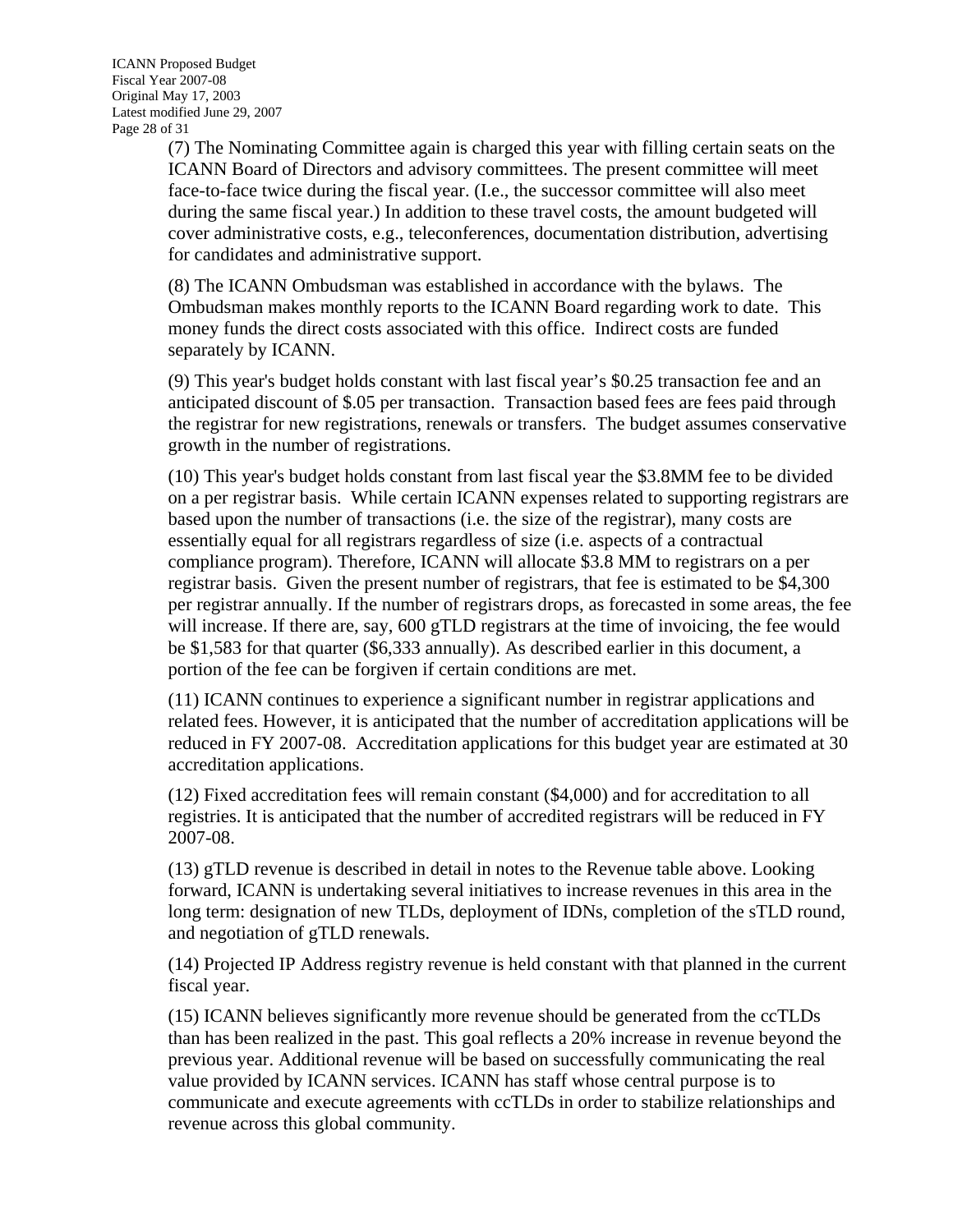ICANN Proposed Budget Fiscal Year 2007-08 Original May 17, 2003 Latest modified June 29, 2007 Page 29 of 31

(16) "Bad debt" has been decreased reflecting the anticipated impact of enhanced collection procedures in FY 2007-08.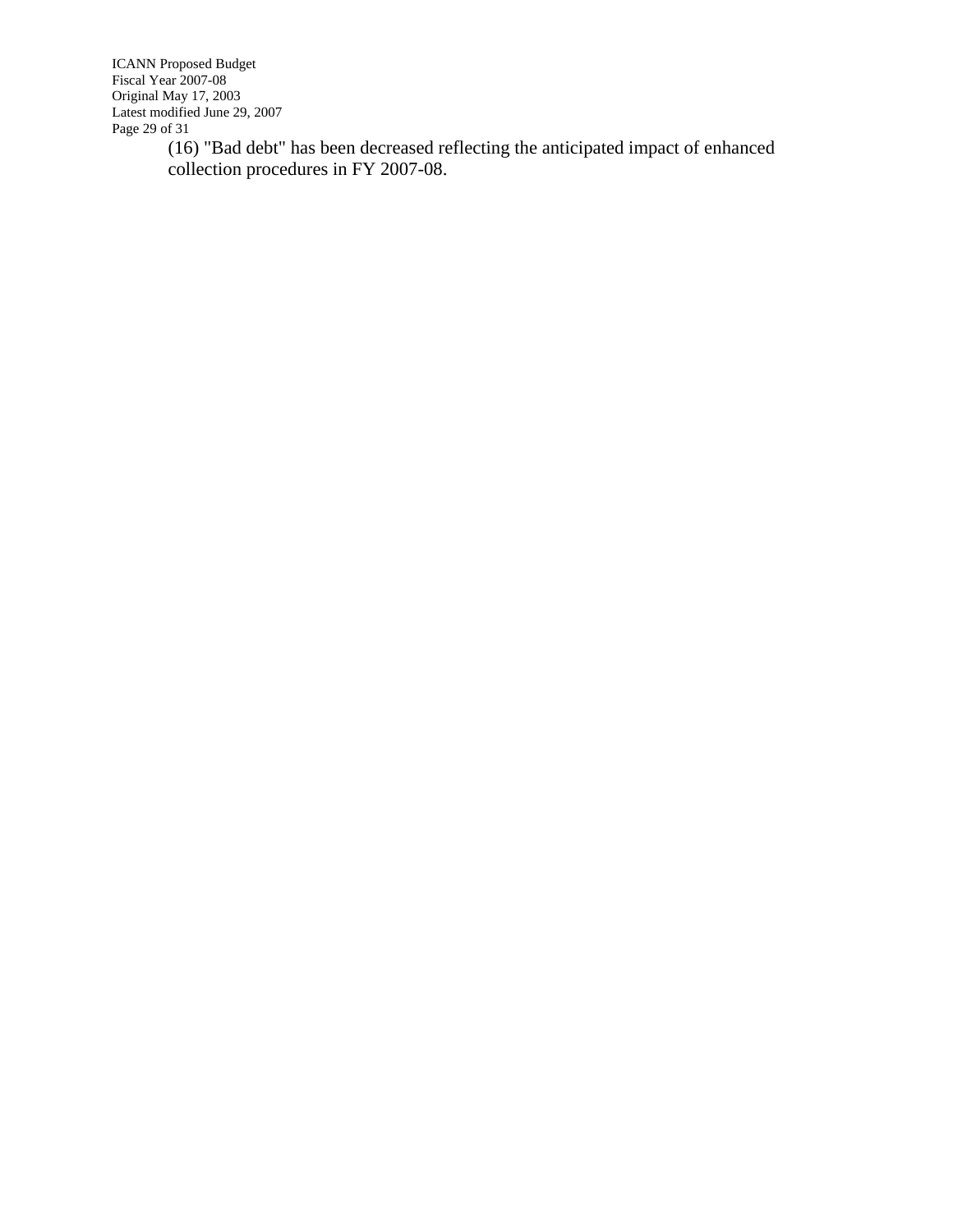### <span id="page-29-0"></span>**Three Year Rolling Budget Summary**

This summary compares fiscal year 2005-06 actual revenue and expenses with those projected in 2006-07 and budgeted in 2007-08.

#### **Three Year Trend Comparison**

|                                     |                       | FY 05-06  |         | FY 06-07  |         | FY 07-08     |         |
|-------------------------------------|-----------------------|-----------|---------|-----------|---------|--------------|---------|
|                                     |                       | \$\$\$    | %       | \$\$\$    | %       | \$\$\$       | %       |
| Registrar                           |                       |           |         |           |         |              |         |
| <b>Application Fee</b>              |                       | \$780     | 2.6%    | \$285     | 0.7%    | \$75         | 0.2%    |
| <b>Accreditation Fee</b>            |                       | \$1,965   | 6.6%    | \$3,156   | 7.7%    | \$2,700      | 5.5%    |
| Variable Fee                        |                       | \$3,789   | 12.7%   | \$3,800   | 9.2%    | \$3,800      | 7.7%    |
| <b>Transaction Fee</b>              |                       | \$16,509  | 55.4%   | \$17,980  | 43.6%   | \$19,026     | 38.5%   |
| Deferred Trans Fee 04-05            |                       |           |         |           |         | \$116        | 0.2%    |
| Deferred Trans Fee 05-06            |                       |           |         |           |         | \$377        | 0.8%    |
| Deferred Trans Fee 06-07            |                       |           |         |           |         | \$636        | 1.3%    |
|                                     | Subtotal              | \$23,043  | 77.3%   | \$25,221  | 61.2%   | \$26,730     | 54.1%   |
|                                     |                       |           |         |           |         |              |         |
| Registry                            |                       |           |         |           |         |              |         |
| Fixed Fee Tiers 1&2                 |                       | \$30      | 0.1%    | \$41      | 0.1%    | \$91         | 0.2%    |
| Fixed Fee Tier 3                    |                       | \$820     | 2.8%    | \$10,050  | 24.4%   | \$8,122      | 16.5%   |
| <b>Transaction Fee</b>              |                       | \$6,480   | 21.7%   | \$5,217   | 12.7%   | \$11,439     | 23.2%   |
|                                     | <b>Subtotal</b>       | \$7,330   | 24.6%   | \$15,308  | 37.2%   | \$19,652     | 39.8%   |
| <b>Regional Internet Registries</b> |                       |           |         |           |         |              |         |
| <b>Fixed Fee</b>                    |                       | \$823     |         | \$823     |         | \$823        |         |
|                                     | <b>Subtotal</b>       | \$823     | 2.8%    | \$823     | 2.0%    | \$823        | 1.7%    |
|                                     |                       |           |         |           |         |              |         |
| <b>CCTLD</b>                        |                       |           |         |           |         |              |         |
| Contributions                       |                       | \$278     | 0.9%    | \$881     | 2.1%    | \$1,222      | 2.5%    |
| Agreements                          |                       | \$255     | 0.9%    | \$619     | 1.5%    | \$578        | 1.2%    |
|                                     | <b>Subtotal</b>       | \$533     | 1.8%    | \$1,500   | 3.6%    | \$1,800      | 3.7%    |
| Investment                          |                       | \$105     | 0.4%    | \$264     | 0.6%    | \$1,348      | 2.7%    |
|                                     |                       |           |         |           |         |              |         |
| <b>Total Revenue</b>                |                       | \$31,834  |         | \$43,116  |         | \$<br>50,353 |         |
|                                     |                       |           |         |           |         |              |         |
| Bad Debt Allowance*                 |                       | $-$2,026$ | $-6.8%$ | $-$1,912$ | $-4.6%$ | -\$980       | $-2.0%$ |
| <b>Net Total Revenue</b>            |                       | \$29,808  | 100.0%  | \$41,204  | 100.0%  | \$49,373     | 100.0%  |
|                                     |                       |           |         |           |         |              |         |
|                                     |                       |           |         |           |         |              |         |
| <b>EXPENDITURES</b>                 |                       |           |         |           |         |              |         |
|                                     |                       |           |         |           |         |              |         |
| <b>EXPENSES</b>                     |                       |           |         |           |         |              |         |
| Personnel                           |                       | \$7,533   | 40.9%   | \$13,450  | 43.2%   | \$18,028     | 41.7%   |
| <b>ICANN</b> Meetings               |                       | \$2,163   | 11.8%   | \$3,949   | 12.7%   | \$4,369      | 10.1%   |
| Travel, Other Meetings              |                       | \$1,864   | 10.1%   | \$2,444   | 7.8%    | \$3,613      | 8.4%    |
| <b>Professional Services</b>        |                       | \$4,695   | 25.5%   | \$7,538   | 24.2%   | \$9,226      | 21.3%   |
| Administration                      |                       | \$2,105   | 11.4%   | \$3,784   | 12.1%   | \$6,402      | 14.8%   |
|                                     | <b>Total Expenses</b> | \$18,360  | 99.7%   | \$31,165  | 100.0%  | \$41,638     | 96.3%   |
| <b>CAPITAL</b>                      |                       | \$53      | 0.3%    | \$0       | 0.0%    | \$1,591      | 3.7%    |
| <b>Total Expenditures</b>           |                       | \$18,413  | 100.0%  | \$31,165  | 100.0%  | \$43,229     | 100.0%  |
|                                     |                       |           |         |           |         |              |         |
| <b>Addition to cash reserve</b>     |                       | \$11,395  |         | \$10,039  |         | \$6,144      |         |
|                                     |                       |           |         |           |         |              |         |
|                                     |                       |           |         |           |         |              |         |